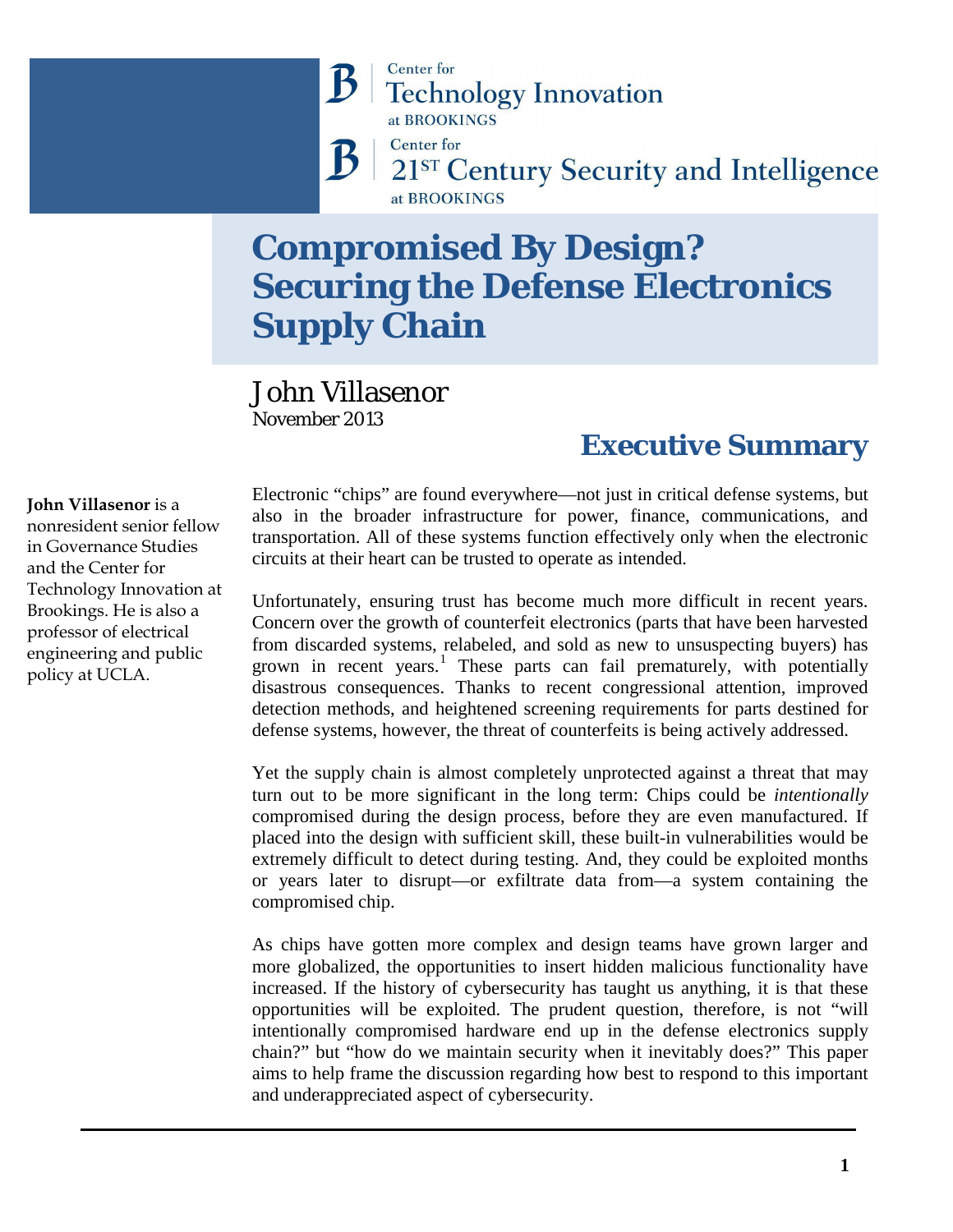## **Introduction: The Growth of Chip Complexity**

It is almost impossible to overstate the importance of integrated circuits—or "chips"—to modern society. We rely on them to run the Internet, the power grid, the financial markets, laptop computers and mobile phones, food distribution networks, medical equipment, and an essentially endless list of other networks and devices. Defense systems are similarly reliant on chips. To be effective, the military needs the ability to gather, analyze, and move information, and, when necessary, to move troops, supplies, and weapons systems. In today's military, chips are essential to all of these tasks.

Thanks to continued advances in electronics, chips have become staggeringly complex. In accordance with Moore's  $Law<sub>1</sub><sup>2</sup>$  $Law<sub>1</sub><sup>2</sup>$  $Law<sub>1</sub><sup>2</sup>$  the number of transistors—the basic electrical elements used for implementing logic functions—that can be built into a single chip has roughly doubled every two years since the 1960s. In the early 1970s, a chip with several thousand transistors was considered large; today, chips with well over a billion transistors are routine. These advances are directly responsible for many of the conveniences we have learned to take for granted, including the ability to perform Internet searches and to carry smartphones having more computational power than a roomful of 1960s-era computers.

Yet this complexity, which has so enhanced our capabilities, also complicates trust. In the days when the largest chips had only a few thousand transistors, it would have been nearly impossible for a rogue designer to maliciously compromise circuitry without being detected. Post-manufacturing testing could explore nearly all of the functionality of the chips in that era. In addition, the people performing the A cyberattack launched using a chip containing compromised circuits could:

- Exfiltrate data while making the chip appear to function normally
- Corrupt data within the chip
- Stop the chip from functioning

testing had often been deeply involved in the design. Just as a longtime resident can know every street and building in a small town, the designers of a small chip could know the role of every circuit, and easily recognize any unauthorized changes.

Hardware-based cyberattacks:

- Harder to conduct than software attacks, since far fewer people have the necessary skills and access
- Harder to defend against, since replacing corrupted hardware can be extremely difficult and expensive

Today's chips have become so complex that no single person can understand every detail of a chip's design. Even the fastest automated testing methods would take many years to exhaustively test everything that a modern large chip can do. To avoid this obviously impractical outcome, testing is done on a statistical basis. A small fraction<sup>[3](#page-14-1)</sup> of all possible inputs are provided to the chip, and the resulting observations are used to infer behavior even for inputs that weren't

specifically tested. Historically, this approach has worked quite well. The laws of probability ensure that a properly designed suite of tests will be extremely effective at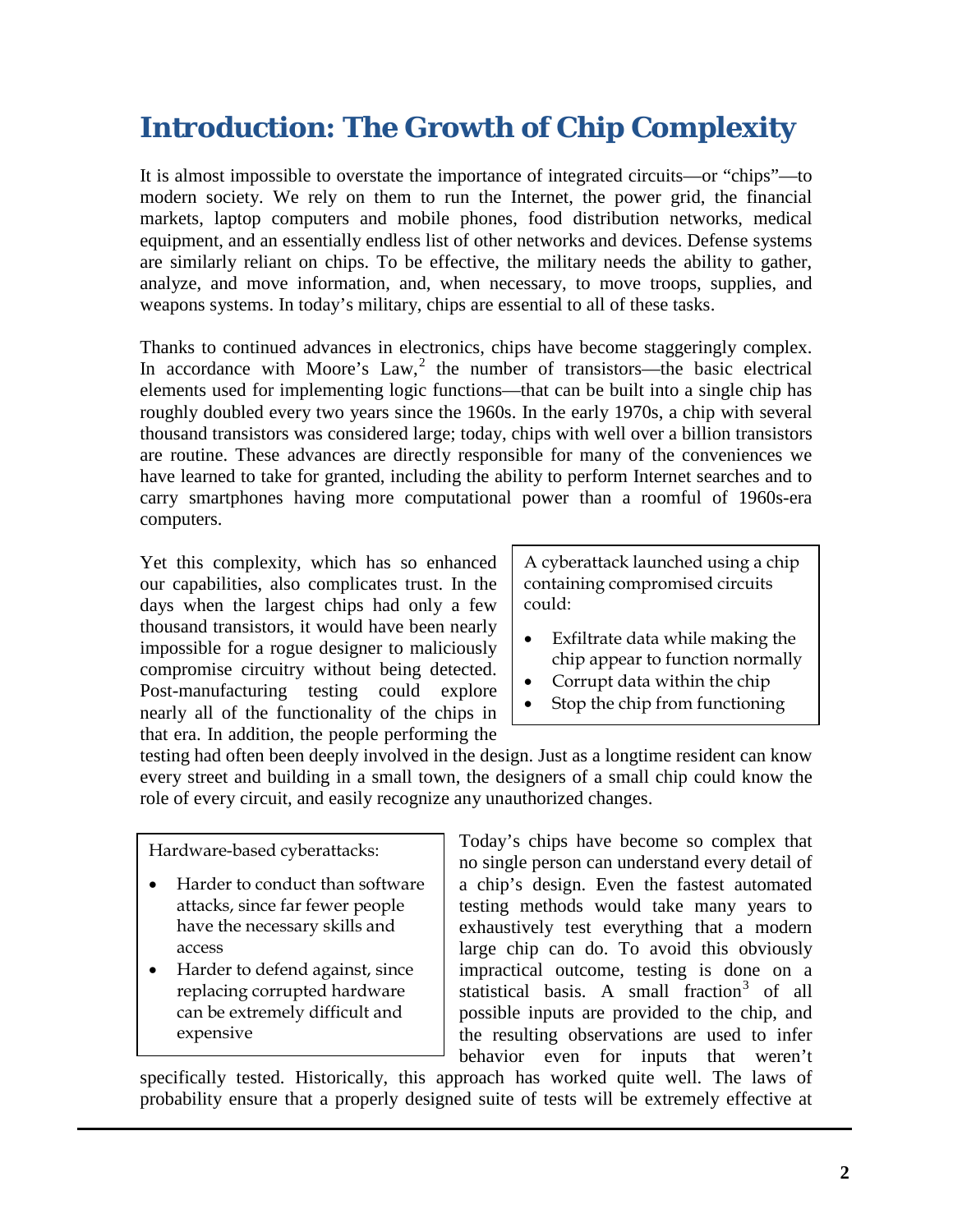identifying accidental design flaws. However, intentionally hidden alterations inserted by a skilled designer would be much harder to find. In particular, latent functionality configured to be dormant until triggered months or years later would be invisible to testing protocols built on the assumption that all of the possible behaviors of a chip can be easily explored during the verification process.

# **Hardware: A Gaping Cybersecurity Exposure**

For all the attention paid in recent years to cybersecurity, it remains largely softwarefocused, both in terms of the techniques employed and the expertise of the people and companies working in the field. This is a blind spot; hardware represents a gaping and exploitable hole in the current approach to cybersecurity. While software cybersecurity remains critically important, a complete cybersecurity strategy now requires consideration of hardware as well.

The varied means of attack illustrate how hardware-level vulnerabilities can be exploited to completely sidestep software-based security countermeasures. For example, a team of university researchers recently demonstrated that carefully chosen alterations in portions of a chip involved in encryption processing could allow an attacker to extract encryption keys.<sup>[4](#page-15-0)</sup> These compromises did not require the addition of any additional circuitry, but instead involved introducing subtle modifications in the electrical behavior of certain transistors in the chip. The modifications would not be noticed by an unsuspecting observer, and would not be detectable by any of the software running on the chip. But an attacker with specific knowledge of where to look could exploit them to decrypt data coming off the chip.

Another possible attack, demonstrated in a 2011 paper,<sup>[5](#page-15-1)</sup> involves corrupting the circuitry responsible for governing the data movement within a chip. When activated, the effect would be similar to turning all of the traffic lights in a city to red: Data movement on the chip would simply grind to a halt. Inspection of the software running on the system containing the chip would not provide any substantive insight into the nature of the problem. In some systems, a software-based inspection would not even be capable of identifying the chip as the location of the problem. And even if the chip were suspected, software-based techniques would typically be unable to pinpoint the circuitry within the chip responsible for the problem, and would be unable to rectify it.

Yet another attack involves intentional corruption of data within a chip. The corruption could be designed to act only after receipt of a specific externally delivered trigger. Or, it could be triggered automatically by the arrival of a pre-programmed date, by use of the chip in a defense facility of particular interest, use in close proximity to certain GPS coordinates, or any combination of the above. The presence of the malicious circuitry would be nearly impossible to detect during pre-deployment testing.

The impact of a hardware-based cyberattack could range from relatively modest to catastrophic. In some cases, an attack might cause a relatively minor malfunction that, while undesirable, could initially be handled using existing protocols put in place to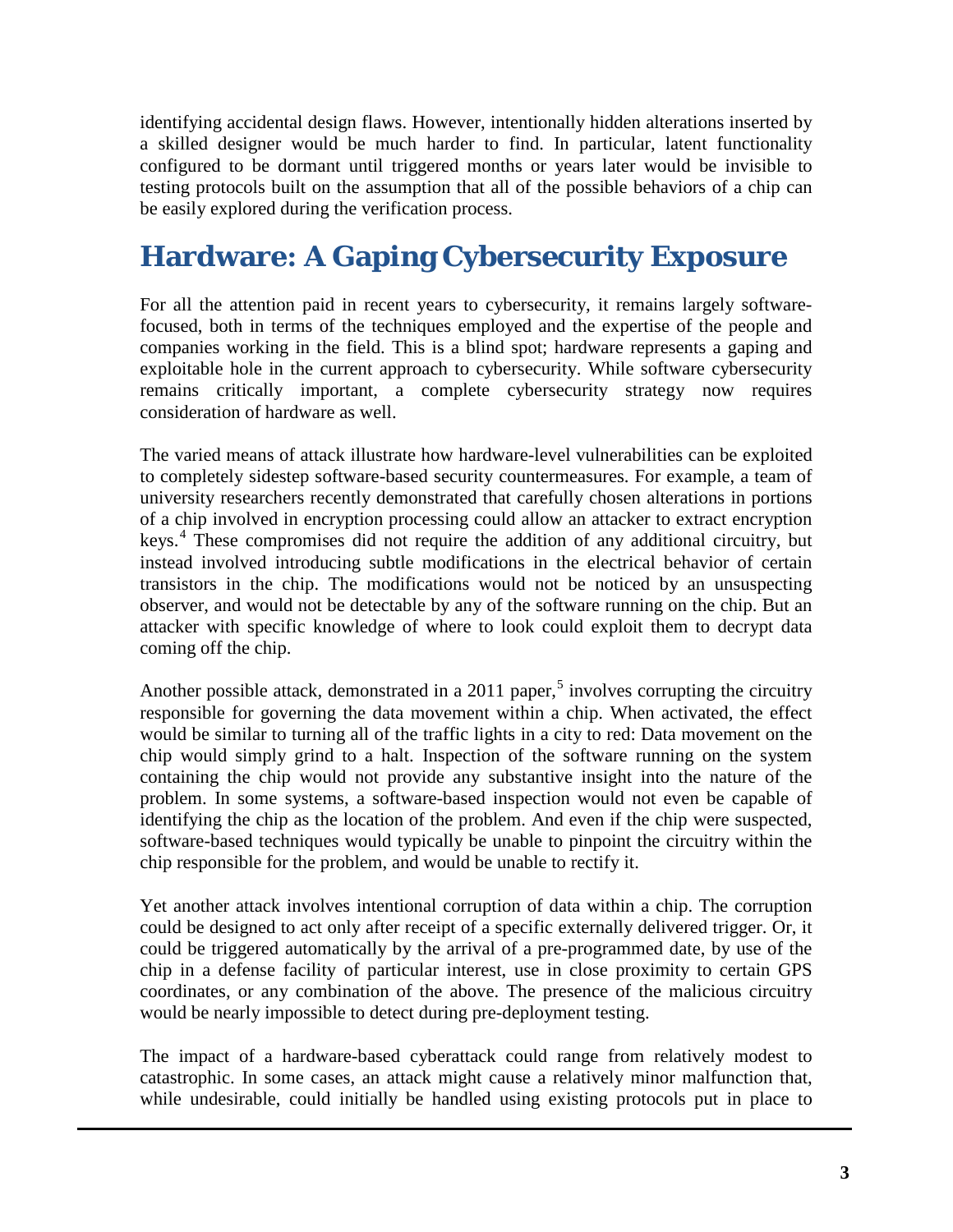detect and mitigate non-intentionally-caused failures.<sup>[6](#page-16-0)</sup> However, many attacks would be far more alarming. An attack aimed at enabling exfiltration and/or eavesdropping of defense/intelligence communications networks would pose grave national security concerns. An attack targeting navigation or control systems in defense aircraft, ships, submarines, or land vehicles could put lives at risk.

Attacks targeting systems for industrial control or manufacturing automation could cause extensive physical and economic damage, and even lead to loss of life. In 1999, the failure of a control system—believed to have been accidental—contributed to a gas pipeline rupture that killed three people and injured multiple others.<sup>[7](#page-16-1)</sup> In early 2003, a computer worm left safety monitoring systems in an Ohio nuclear plant inoperable for several hours.<sup>[8](#page-16-2)</sup>

Unfortunately, the lists of potential attacks and U.S. defense (and non-defense) systems that could be targeted are almost infinitely long. And, as explained above, detecting intentional compromises is much harder than in the past due to the size of today's chips. But how would a rogue designer insert malicious functionality in the first place? To answer that question, it's helpful to consider how chips are designed and how the dynamics of the global semiconductor market have changed in recent years.

# **Building a Chip**

While the details of creating a new chip are complex, at the highest level the process involves a small number of basic steps. The first is to specify what the chip will need to do. This includes identifying the functions it will perform, how fast it will need to perform them, and constraints on power, size, and cost. The next step is design, which entails mapping the desired functionality first into a set of logical operations, and then into the corresponding electrical circuits. A description of the completed design is then sent to a semiconductor manufacturing facility for fabrication into an actual, physical chip. The chip is subjected to testing, and if there are no problems identified, it can be shipped to customers and incorporated into a product.<sup>[9](#page-16-3)</sup>



Figure 1: Steps in creating a chip

In the earliest days of the semiconductor industry, a single company would often do the specification, design, manufacturing and testing. Some companies, including IBM, Intel, Samsung, and Texas Instruments still operate in this manner.<sup>[10](#page-16-4)</sup> However, the costs of building manufacturing facilities—sometimes referred to as fabrication facilities, or more commonly, "fabs"—have gone from extremely expensive to stratospheric. Back in the 1980s, a fab could cost over \$200 million in 2013 dollars.<sup>[11](#page-16-5)</sup> As technology advances enabled the production of chips with ever-smaller features, semiconductor manufacturing equipment got more advanced—but also more expensive. Fab costs, which are closely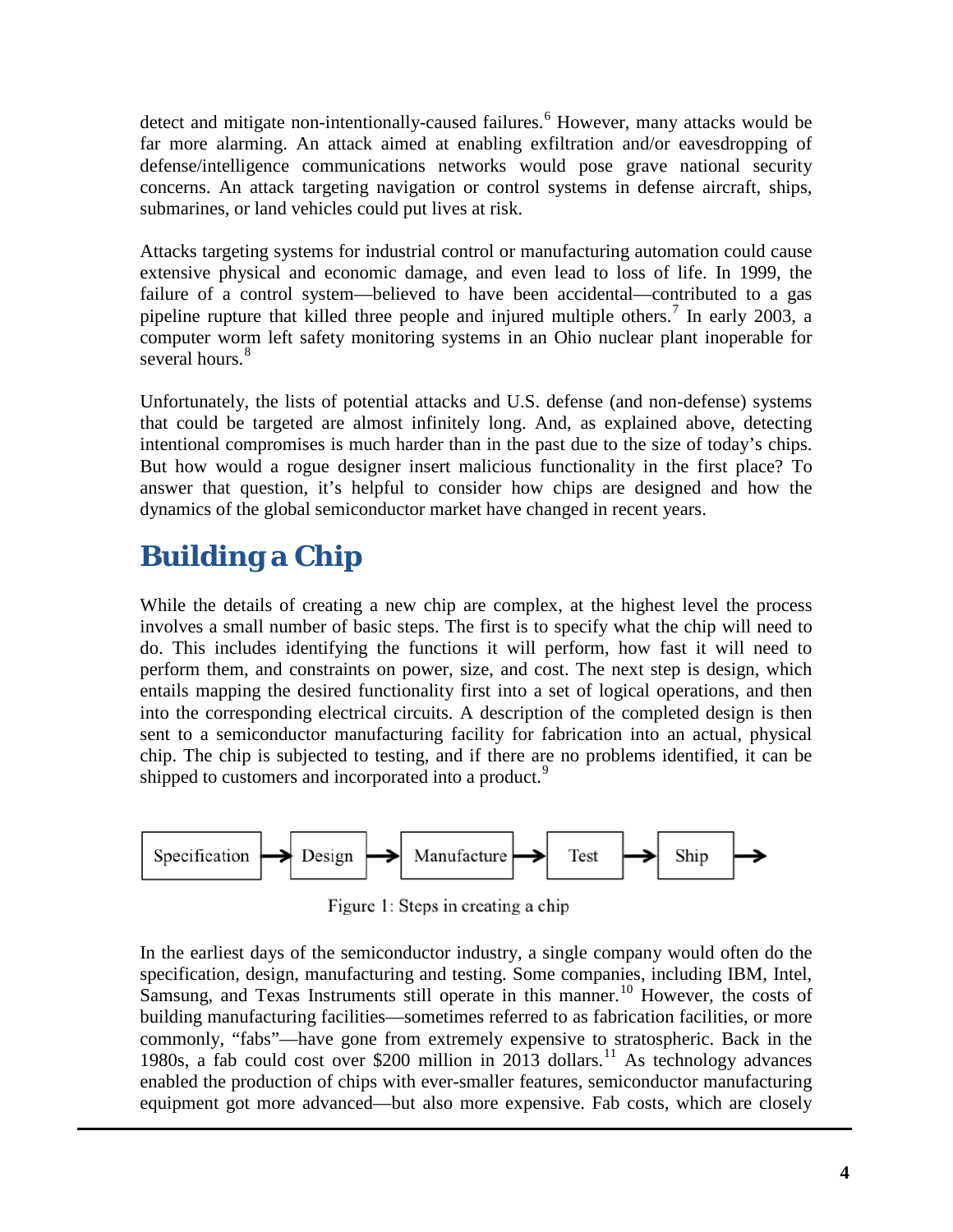coupled to the purchase prices of manufacturing equipment, have risen accordingly. In late 20[12](#page-17-0), Samsung broke ground on a new fab in Xian, China that will cost \$2.3 billion<sup>12</sup> initially and involve a total investment of  $$7$  billion<sup>[13](#page-17-1)</sup> by the time the project is completed. Gartner, Inc. has projected that "[i]ncreasing costs of manufacturing equipment will drive the average cost of semiconductor fabs to between \$15 billion and \$20 billion by 2020."<sup>[14](#page-17-2)</sup>

The prohibitive costs of building an in-house manufacturing capability spurred the growth of services enabling semiconductor companies without their own fabs to send their designs to an external facility known as a "foundry" for manufacturing. (A "foundry" is the term used for a fab—or, equivalently, a manufacturing facility—that can be accessed on a contract basis by companies that have designed a chip, but need access to external manufacturing capacity in order to build it.) This made it possible to start a semiconductor company without incurring the immense capital costs associated with constructing a fab. Both Qualcomm,<sup>[15](#page-17-3)</sup> which was founded in 1985, and Broadcom,<sup>[16](#page-17-4)</sup> which was founded in 1991, were built using this model. Today, the ranks of "fabless" semiconductor companies include not only giants like Qualcomm, Broadcom, AMD,<sup>[17](#page-17-5)</sup> and Nvidia, but also hundreds of smaller companies, some with only a few dozen employees.

### **Manufacturing: A Recognized Security Concern—But Only Part of the Problem**

As the semiconductor industry grew through the 1990s, cost pressures pushed more and more manufacturing of American chip designs to offshore foundries. While this raised some concerns related to intellectual property security among American semiconductor companies focused on the consumer and business markets, it created a particularly acute challenge for those designing chips for sensitive defense and intelligence systems. Classified designs, of course, could not be shipped overseas for manufacturing. And even unclassified designs can contain sensitive information that could raise national security concerns if improperly disclosed.<sup>[18](#page-17-6)</sup>

To address this, in 2004, the Department of Defense and the National Security Agency jointly funded a "trusted foundry" at a preexisting IBM semiconductor manufacturing facility in Vermont.<sup>[19](#page-17-7)</sup> The Trusted Foundry Program is administered by NSA's Trusted Access Program Office<sup>[20](#page-17-8)</sup> and aims "to ensure that mission-critical national defense systems have access to leading-edge integrated circuits from secure, domestic sources."<sup>[21](#page-17-9)</sup> The program has now grown to over 50 accredited suppliers,  $^{22}$  $^{22}$  $^{22}$  including over a dozen trusted foundries as well as companies offering design, test, and other services.<sup>[23](#page-17-11)</sup> While the original focus of the program was manufacturing, there are now multiple participating suppliers focused purely on providing trusted design services.

While the Trusted Foundry Program has been vitally important for enabling the secure production of the most sensitive chips, it is used for only a small fraction of the chips in defense systems. When purchasing computers, routers, navigation and communications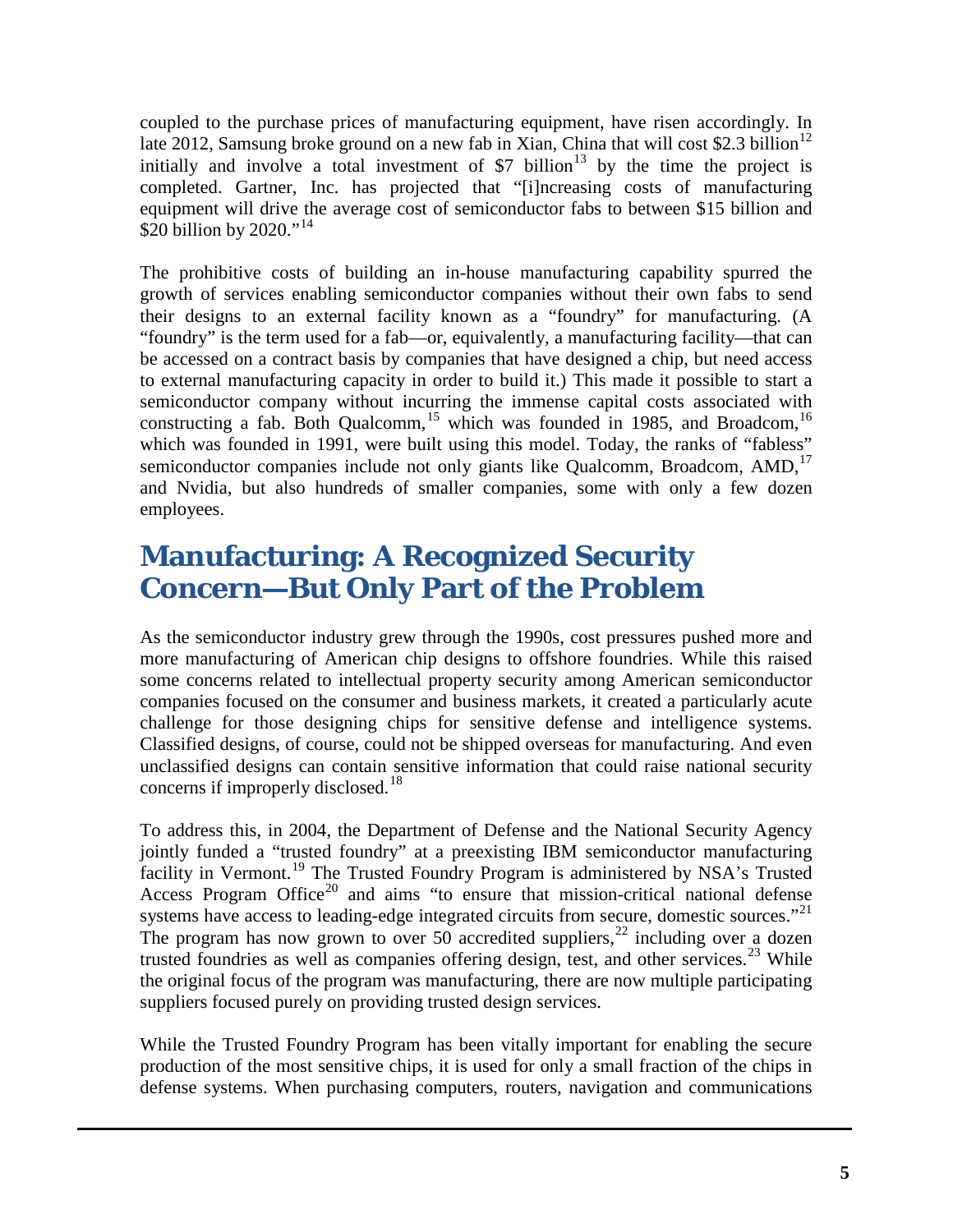equipment and most other electronics hardware, The Department of Defense (DoD) is heavily reliant on the commercial supply chain—and therefore exposed to any associated vulnerabilities.

In addition, from the standpoint of someone wishing to insert malicious functionality, the manufacturing stage—which has been the traditional focus of chip security concerns—is not the weak link in the chain. Designs are provided to manufacturers as descriptions of the shapes and locations of all the silicon and metal structures that must be built into the chip. It is possible, but very expensive and time consuming, to reverse engineer the full functionality of a chip from the information provided to a manufacturer. Attempting to insert malicious functionality by directly modifying the description of on-chip structures would be difficult, and in some (though not all)  $24$  cases would create easily detectable defects. The task facing an attacker is much easier if he or she can get access at an earlier stage of the supply chain, when the design is still being created.

### **The Chip Design Ecosystem: More Globalized, More Complex**

The semiconductor industry has evolved significantly over the last decade. In 2003, according to an analysis by PwC, global semiconductor expenditures for consumption (as opposed to production) were \$166 billion, in non-inflation-adjusted terms.<sup>[25](#page-17-13)</sup> In 2003, Japan accounted for about 23% of this total, and each of the Americas, Europe, China, and the rest of the world (ROW) contributed between 18% and  $20\%$ .<sup>[26](#page-17-14)</sup> By 2012, the global market had grown to slightly under \$300 billion. China had risen to the dominant position, with  $52.5\%$  of the total.<sup>[27](#page-17-15)</sup> The Americas, Europe, and Japan accounted for only 12.4%, 11.1%, and 7.3% respectively.

Revenues related to semiconductor production have also experienced both growth and offshore migration, including to countries that are not U.S. alliance partners. In China, chip manufacturing (including packaging and testing) revenues increased from \$3.7 billion in 2003 to over \$24 billion in 2012.<sup>[28](#page-17-16)</sup> Chip design revenue to companies in China was \$130 million in 2000 and \$540 million in  $2003.<sup>29</sup>$  $2003.<sup>29</sup>$  $2003.<sup>29</sup>$  By 2012, it had grown to \$9.87 billion<sup>30</sup>—an amount, after adjusting for inflation, over 14 times higher than in 2003 and over 56 times higher than in 2000.<sup>[31](#page-17-19)</sup> India has experienced rapid growth in its semiconductor design market as well. According to a 2011 report from the India Semiconductor Association, semiconductor hardware design revenues in India were over \$1.4 billion in 2010 and expected to grow to over \$2 billion by 2012.<sup>[32](#page-17-20)</sup>

Statistics aside, anyone who has spent significant time interacting with semiconductor companies in recent years has seen plenty of anecdotal evidence that design has become a much more globalized—and less American—endeavor. The same cost pressures that pushed semiconductor manufacturing offshore during the 1990s have been acting during the past decade to push design offshore. In the early 2000s, fabless American semiconductor companies would often perform much of the circuit design in house and outsource the manufacturing to a foundry in Asia. Today, American companies do more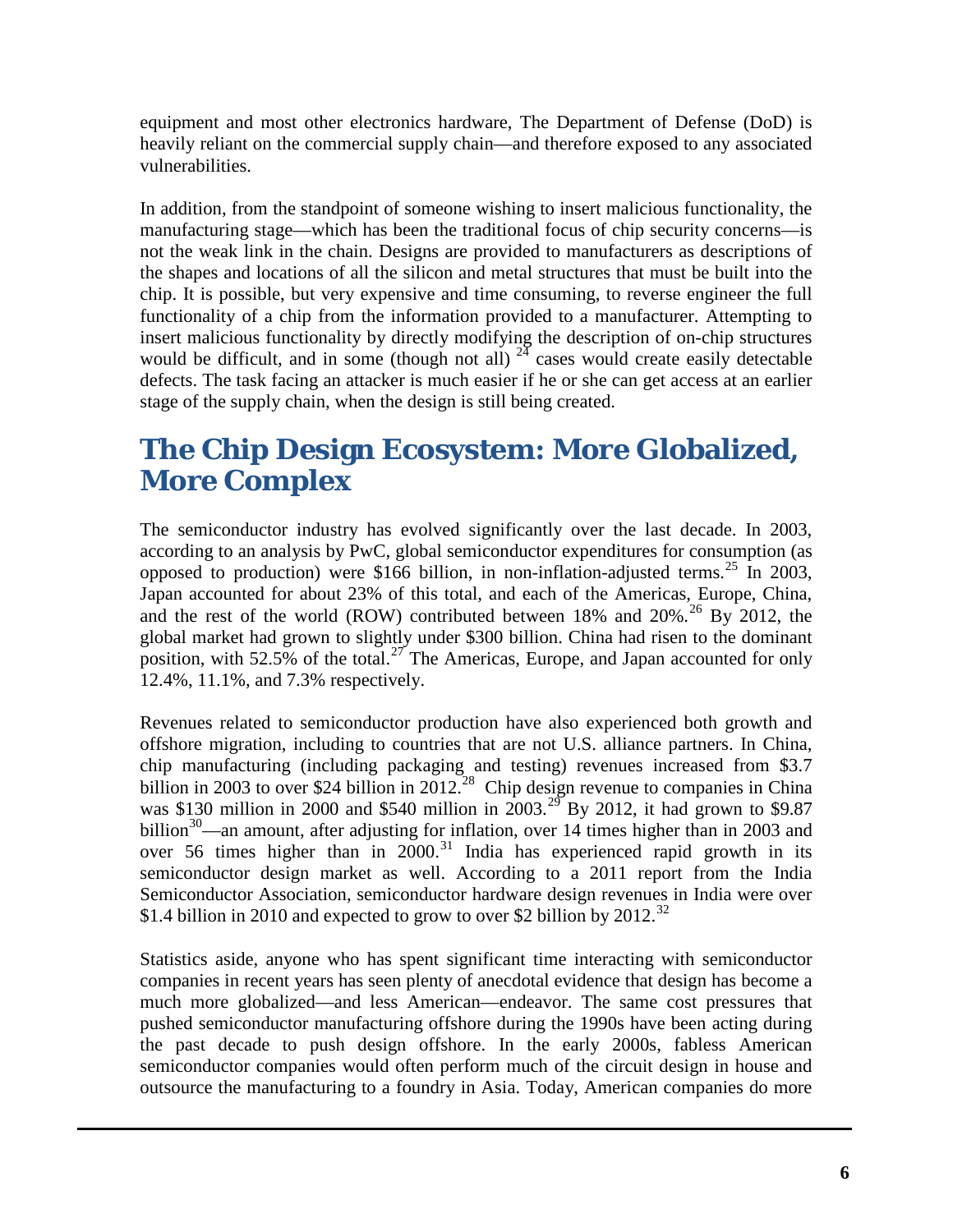and more of their design overseas. In some cases, this is due to outsourcing. Alternatively, American companies will sometimes establish an overseas branch or acquire an overseas company with the specific goal of getting access to foreign design talent. This makes eminent economic sense. Salaries for highly skilled designers in China, India, Eastern Europe, and South Korea are lower than in the United States. And in global economic terms, the inflow of design revenue in these and other places has become an important contributor to economic growth and prosperity.

For highly sensitive American defense and intelligence applications, these changes raise challenges. It is extremely unlikely that the U.S. government would want the design of chips destined for use in such applications outsourced to China. And, to be fair, it is equally unlikely that the Chinese government would be comfortable entrusting the design of similarly sensitive chips to an American company. However, the global nature of the semiconductor design industry can leave governments with less choice than they might like over such matters. Chip design has become so globally interconnected that, for all but the most narrowly tailored applications and systems, there is no longer any economically practical way to avoid complex international supply chains.

Furthermore, it is the complexity of today's chip design ecosystem, as much as its international nature, that complicates the security picture. Just as a city has residential, commercial, and industrial areas, the real estate on a chip is partitioned into different sections, often called "blocks," with different functions. Some blocks of a chip are devoted to memory. Another block might be used to decode a JPEG file into an image that can be displayed on a screen. Often, a chip will contain a programmable block of circuitry that can be instructed using software to do many different things at different times as the processing needs change. In addition, in a chip, just as in a city, plenty of real estate is devoted to facilitating movement. The analog of city streets in a chip is the network of microscopic interconnecting metal lines that allow data to move within and among the various blocks.

A company leading the design of a large chip will typically rely not only on its own engineers, but will also obtain a significant fraction of the design by purchasing blocks created by other companies. Purchased blocks arrive not as physical pieces of silicon, but as files of computer-like code expressing the logic that will eventually be converted into a physical circuit. The lead company assembles all of these design files into a single description of the entire chip. Next, the company performs a set of computer simulations aimed at confirming that the chip will behave as expected. If problems are found, the design is modified and checked again through another round of simulations. When all of the identified problems have been ironed out, the design is sent to a fabrication facility for manufacturing.  $33$ 

## **Why Design Corruption Is a Growing Threat**

There are multiple security exposures in this process. One concern lies in the large number of organizations and people involved in the design of a single large chip. In addition to the lead company, there are companies subcontracted to provide design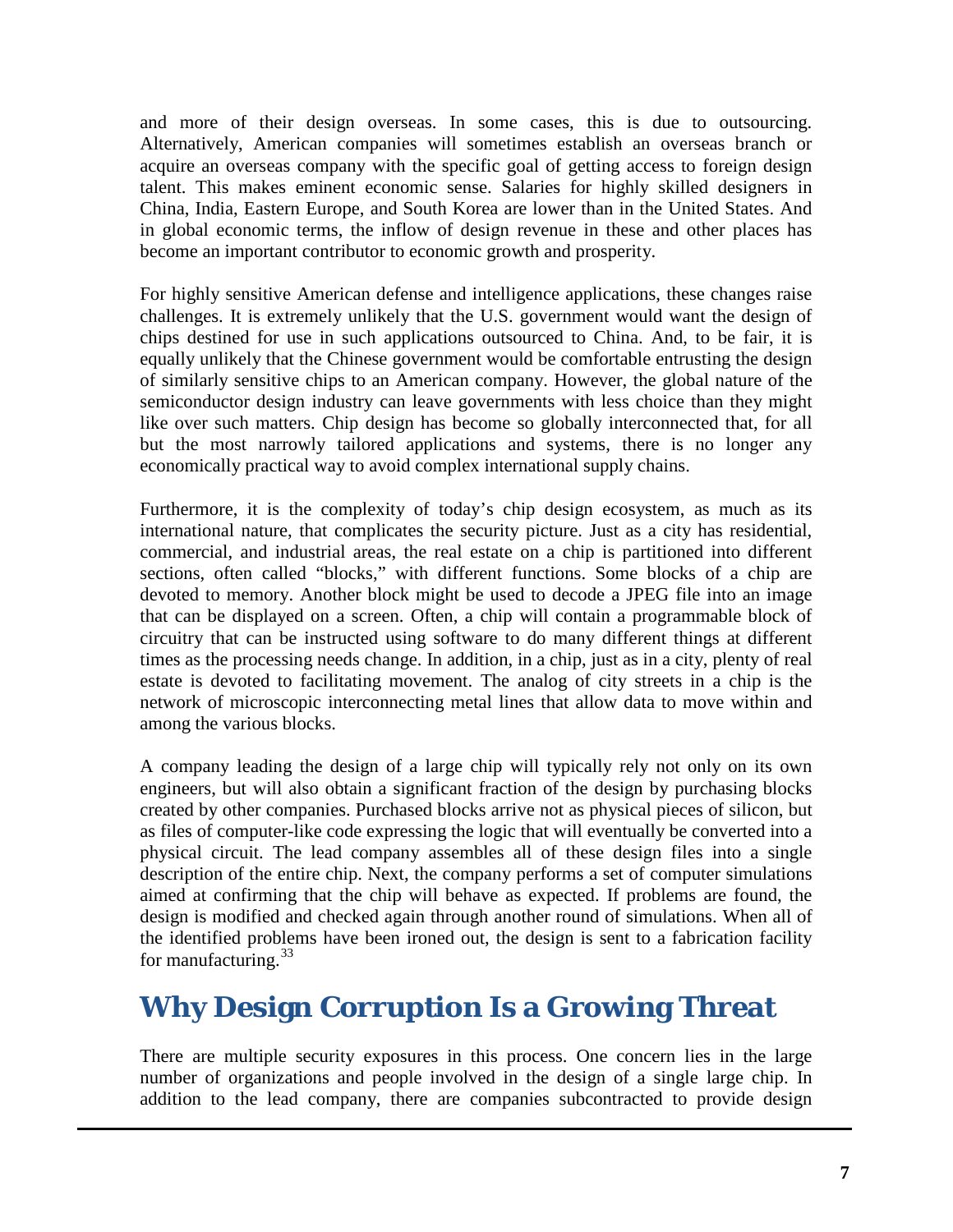services or provide pre-made designs. Some subcontracted companies may in turn farm out some of their work through a further level of subcontracting. Pieces of the chip design are stored and exchanged using a myriad of computers and networks, some of which may be insufficiently protected against external intrusions—potentially allowing an attacker to hack in and corrupt a previously healthy portion of the logic. There is also the risk of an insider threat among the dozens or hundreds of engineers with access to the design.

The overwhelming majority of designs will emerge from this process without any intentionally introduced flaws. But there are over 5000 new chips designed each year  $34$  in a globe-spanning ecosystem involving thousands of companies and hundreds of thousands of people. To conclude that chip designs will *never* be intentionally compromised flies in the face of much of what the last twenty years of cybersecurity have taught us. Design corruption is a very real, growing threat for multiple reasons:

### **1. The laws of statistics guarantee that there are people with the skills, access, and motivation to intentionally compromise a chip design**

Globally, hundreds of thousands of people are employed as chip designers.<sup>[35](#page-17-22)</sup> The overwhelming majority of them aim to produce the best, most effective designs possible. But some small percentage could be induced to intentionally compromise a design. Even if only 1/10 of 1% of chip designers would consider corrupting a chip for financial gain, competitive advantage, or other reasons, that still corresponds to hundreds of people with exactly the right skills and access. It would defy logic to assume that none of them will ever try.

### **2. A skilled attacker could compromise a design in a manner minimizing the chance of detection**

An unskilled attacker who engaged in wholesale replacement of commonly used functionality within a critical block of a chip would easily be detected during the pre- or post-manufacturing testing. But a skilled attacker with access to detailed information about the targeted chip would be well positioned to identify the locations within the chip where carefully placed malicious circuitry would likely remain undetected. As noted above, chips have become so complex that testing is only partial. Malicious circuitry designed to lay dormant and avoid impeding the normal operation of the chip would be extremely difficult to detect using verification protocols aimed at accidental, as opposed to intentional, design flaws.

### **3. The threat of attribution is not a sufficiently strong disincentive**

One of the most commonly articulated arguments against the risk of intentionally compromised chips holds that the attacker would easily be identified once the flaws were discovered. Thus, the argument goes, the near certainty of getting caught would dissuade a would-be attacker from actually compromising a chip in the first place. This logic is incorrect for several reasons.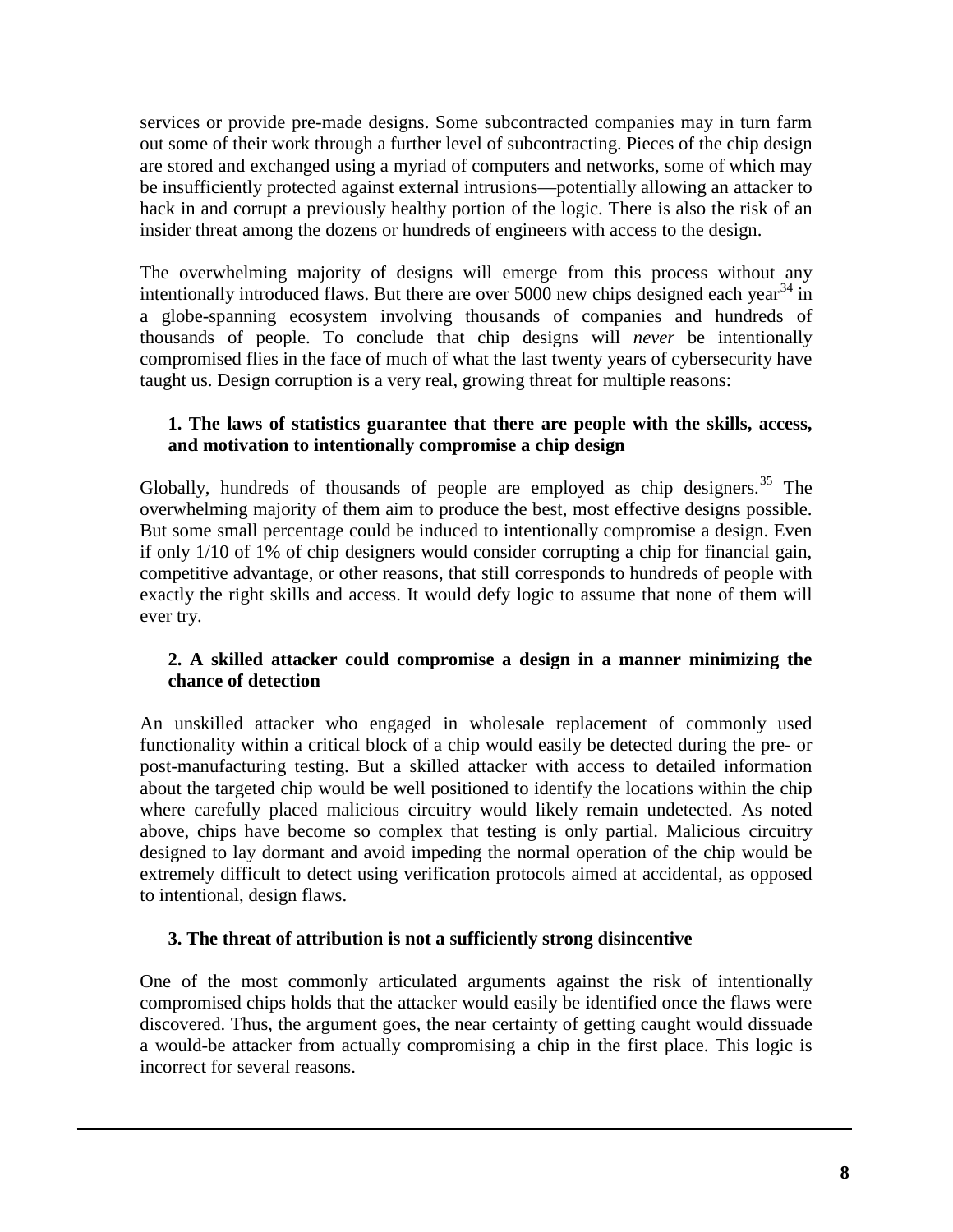First, a skilled attacker could introduce a flaw with plausible deniability (see point 4 below). Second, just as occurs in traditional software cyberattacks, the source of a design attack could be disguised. Consider a subcontracted design company with weak network security, allowing an outsider to break in and introduce malicious circuitry into the design. Years later, the compromise might be identified and traced to the company. The company's executives and designers—many of whom may have moved on to other jobs by that point in time—could be interviewed, and all would express bafflement about how the chip could have been corrupted. The computer records that might help identify a network intrusion as the attack vector might be long gone, and the attacker would be off the hook.

More complex combinations of the above are also possible. For example, an insider intent on corrupting a design could create a software vulnerability in his or her employer's networks, and then introduce the design corruption by accessing those networks from an anonymized, off-site location.

Despite all of the above, a thorough after-the-fact investigation of a malicious design alteration may eventually be able to identify the person who introduced it and prove that it was intentional. All of that, however, would occur downstream, potentially years after the design was corrupted. As long as the attacker believed—perhaps incorrectly—that he or she was unlikely to get caught, the threat of attribution would be a weak disincentive.

### **4. A skilled attacker could introduce a flaw with plausible deniability**

Consider a skilled attacker who builds a back door into the circuitry in a chip, with the intent of exploiting it years later to exfiltrate data or configure the chip to impede its function. What would happen if the back door were discovered and studied, and the designer who inserted it identified and confronted? He or she could respond to accusations of tampering by characterizing the back door as a feature that was introduced to assist in testing early prototypes of the chips. The intent, he or she could claim, was to remove it before high volume manufacturing. But when there are a billion transistors to think about, some things fall through the cracks. Leaving the back door open, the attacker could say, was simply a mistake—albeit one that other people could later attempt to exploit for malicious purposes.

To make matters more complex, honest designers sometimes make mistakes that can increase the vulnerability of a chip to being called into service in a later hardware-based cyberattack. In some cases, disentangling genuine mistakes from intentional changes intended to weaken security could be extremely difficult.

### **5. An attacker could afford to cast a wide net, knowing that only a tiny fraction of the corrupted chips would end up in systems of interest**

In many cases, a single design is used to manufacture millions of identical copies of a chip, only a tiny fraction of which might end up in systems of interest to an attacker. Knowing this, the attacker could cast a wide net by modifying the design to provide an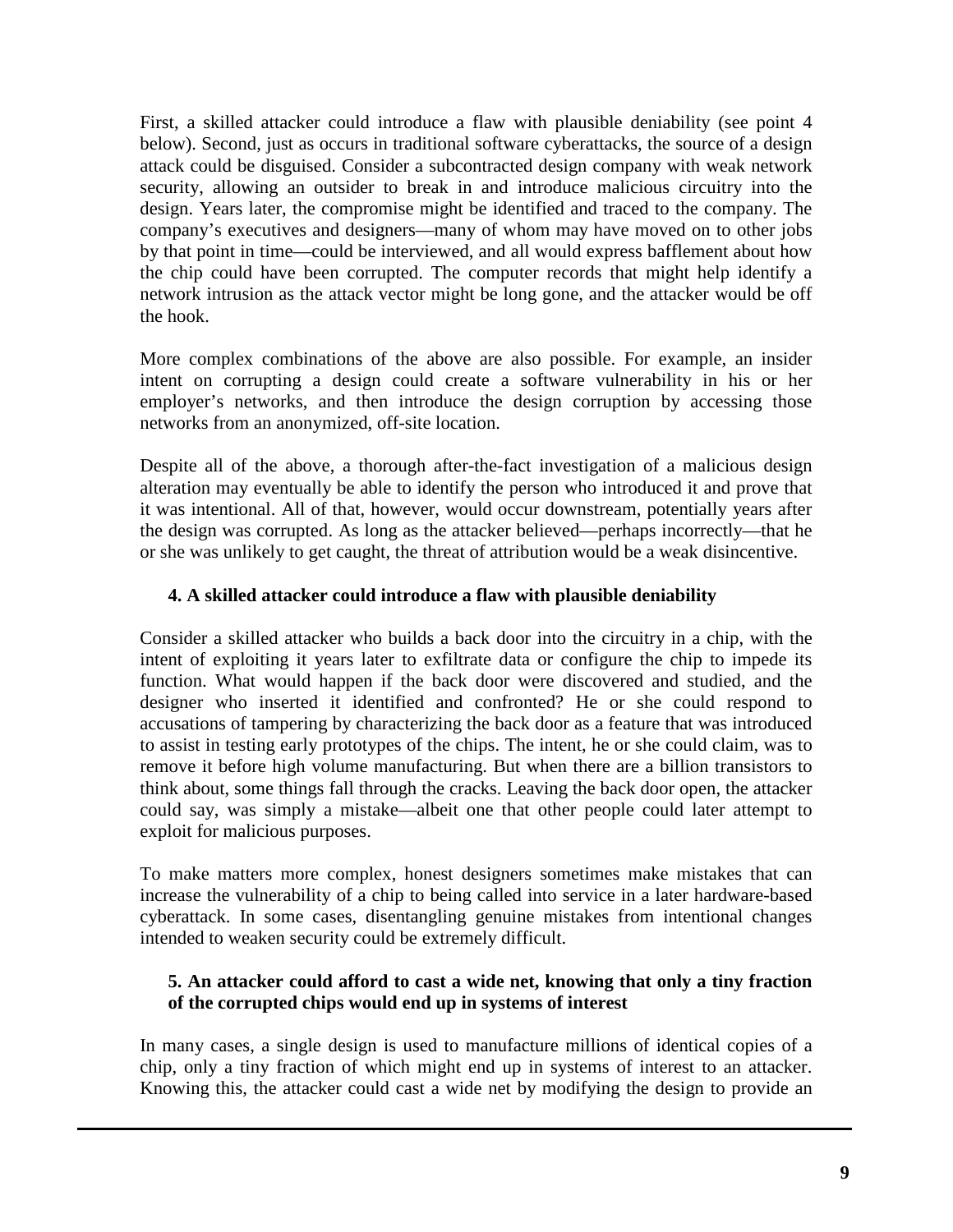extremely small back door in every one of these systems, with the full knowledge that most of the back doors would never be exploited. The back door could be designed so that a software- or firmware-based probe could be used later to query the chip and obtain information regarding the system in which it is installed.

## **Growing Recognition of the Threat**

While the globalization of semiconductor design is a more recent trend, U.S. government concerns about the threat of intentionally corrupted chips were initially spurred by the offshore migration of manufacturing that occurred during back in the 1990s and early 2000s. In October 2003, then-Deputy Secretary of Defense Paul Wolfowitz wrote in a widely distributed unclassified memo that the "country needs a defense industrial base that includes leading edge, trusted commercial suppliers for critical integrated circuits used in sensitive defense weapons, intelligence, and communications systems."<sup>[36](#page-17-23)</sup> A few months later, at DoD request, the Defense Science Board convened a task force on "High Performance Microchip Supply."<sup>[37](#page-17-24)</sup> The task force's report, published in 2005, offered a blunt conclusion:

The Department of Defense and its suppliers face a major integrated circuit supply dilemma that threatens the security and integrity of classified and sensitive circuit design information, the superiority and correct functioning of electronic systems, system reliability, continued supply of long system-life and special technology components.[38](#page-17-25)

The report also stated that "[t]rust cannot be added to integrated circuits after fabrication; electrical testing and reverse engineering cannot be relied upon to detect undesired alterations in military integrated circuits."<sup>[39](#page-17-8)</sup>

In 2007, the Defense Advanced Research Projects Agency (DARPA) launched<sup>[40](#page-17-26)</sup> the Trust in Integrated Circuits<sup>[41](#page-17-27)</sup> program to address the challenges of "ensuring IC hardware" works as intended and ensuring the design and fabrication process can be trusted."<sup>[42](#page-17-28)</sup> This was followed, in 2011, by DARPA's Integrity and Reliability of Integrated Circuits<sup>[43](#page-17-29)</sup> program and by an Intelligence Advanced Research Projects Activity (IARPA) program in Trusted Integrated Circuits.[44](#page-17-30)

These programs have generated important technological advances in the ability to secure the chip supply, and in some cases have addressed not only manufacturing concerns but also design vulnerabilities. But the threat landscape, particularly with regard to chip design, is continuing to evolve, and the scale of the challenge is immense. Even if sufficiently effective technological solutions are found, they will have limited impact in the absence of a broader national strategy and an accompanying set of policy responses.

In 2013, there have been encouraging signs that supply chain integrity is gaining visibility within the broader cybersecurity dialog. In February, President Obama issued an Executive Order<sup>[45](#page-17-31)</sup> requiring, among other things, that NIST develop a "Cybersecurity Framework" addressing risks to critical infrastructure. While the scope of the Order is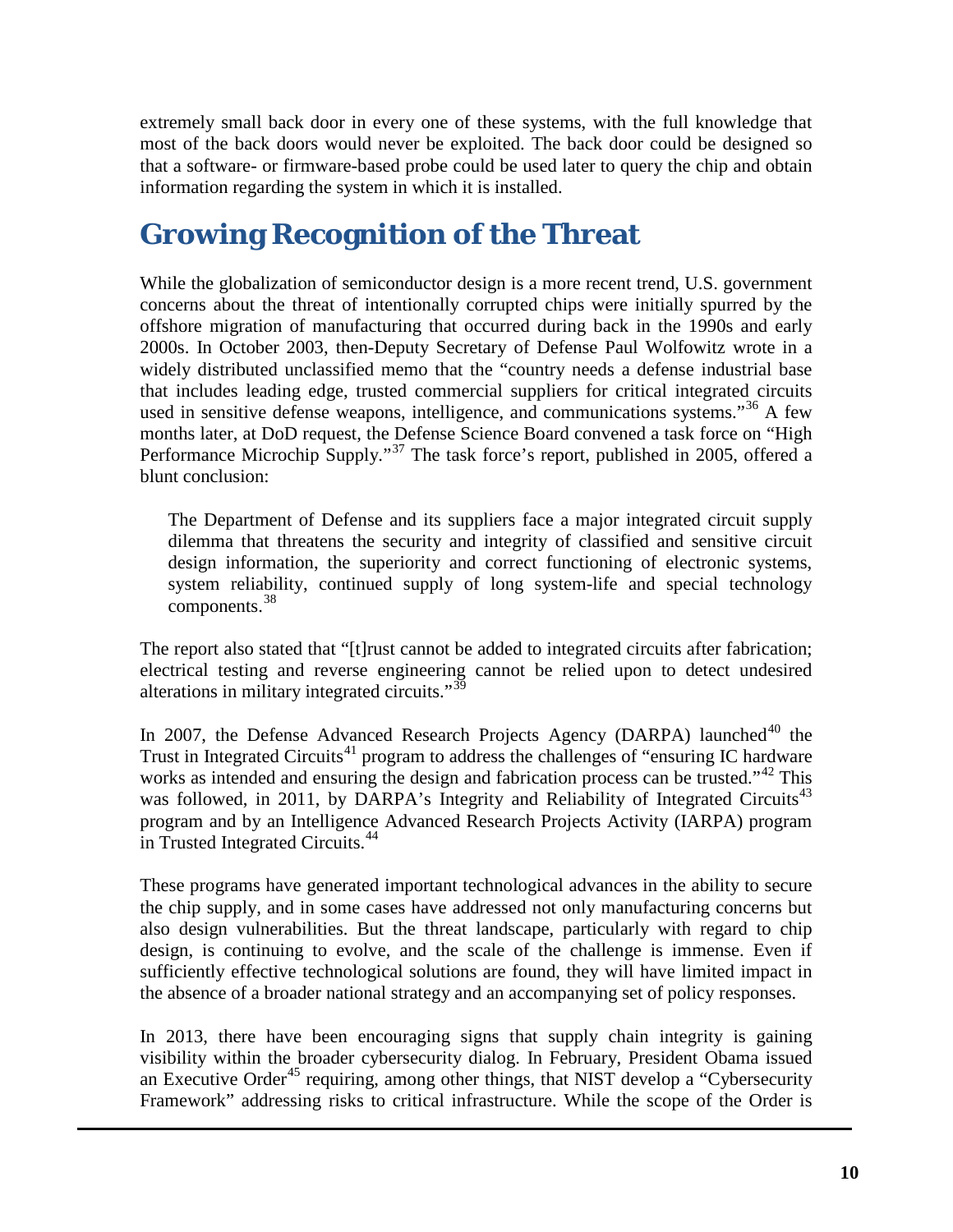very broad, a discussion draft of the framework, while primarily focused on software, identified the supply chain as one of the areas needing increased attention, [46](#page-17-15) observing that "[s]upply chain risk management, particularly in terms of product and service integrity, is an emerging discipline characterized by diverse perspectives, disparate bodies of knowledge, and fragmented standards and best practices."<sup>[47](#page-17-32)</sup>

A June 2013 report from Semiconductor Research Corporation and the Computing Community Consortium, "Research Needs for Secure, Trustworthy, and Reliable Semiconductors," focused specifically on emerging challenges to ensuring hardware integrity.<sup>[48](#page-17-33)</sup> The report identified an "overarching need  $\ldots$  for research in 'Design for Security,' " and identified seven specific research challenges requiring attention.<sup>[49](#page-17-19)</sup> The report concluded that "[n]ow is the time to launch a collaborative program of research with industry and government support in 'design for security.' "<sup>[50](#page-17-34)</sup> Technology measures are a critical aspect of the solution. But a complete solution will also require reframing the policy discussion to better reflect today's electronics industry.

# **Addressing the Threat: Some Guiding Principles**

Against this backdrop, here are some principles that should guide the development of a more comprehensive strategy to secure the defense electronics supply chain against intentionally compromised hardware:

### • **Many of the most significant security exposures today lie in chip design; focusing on manufacturing alone is no longer sufficient**

The current approach to supply chain security still largely reflects a decade-old view that the most significant vulnerabilities lie in manufacturing. This is no longer the case. As chip complexities have increased, the vulnerabilities have expanded upstream in the supply chain, to include design. Corrupting a chip during manufacturing first requires determining which subset of the millions or billions of transistors to target. To obtain this knowledge, a malicious manufacturer would either need to engage in a lengthy and time consuming reverse engineering effort, or, more likely, to obtain inside information from someone directly involved in the design process. By contrast, design-stage corruption is easier, less expensive, and offers a far broader range of opportunities to an attacker.

### • **Outsourcing is only part of the concern**

To the extent that offshore outsourcing can reduce the ability to maintain oversight into design integrity for defense electronics components, it is a concern. But given the complexity of today's design environment, it would be a mistake to assume that onshore designs are of necessity less vulnerable to corruption than those created offshore. Intentional design corruption requires either 1) the ability to hack into the computer systems used to hold a design as it is being created, or 2) access to an insider willing to insert malicious circuitry. Geography offers little protection against either of these attack vectors.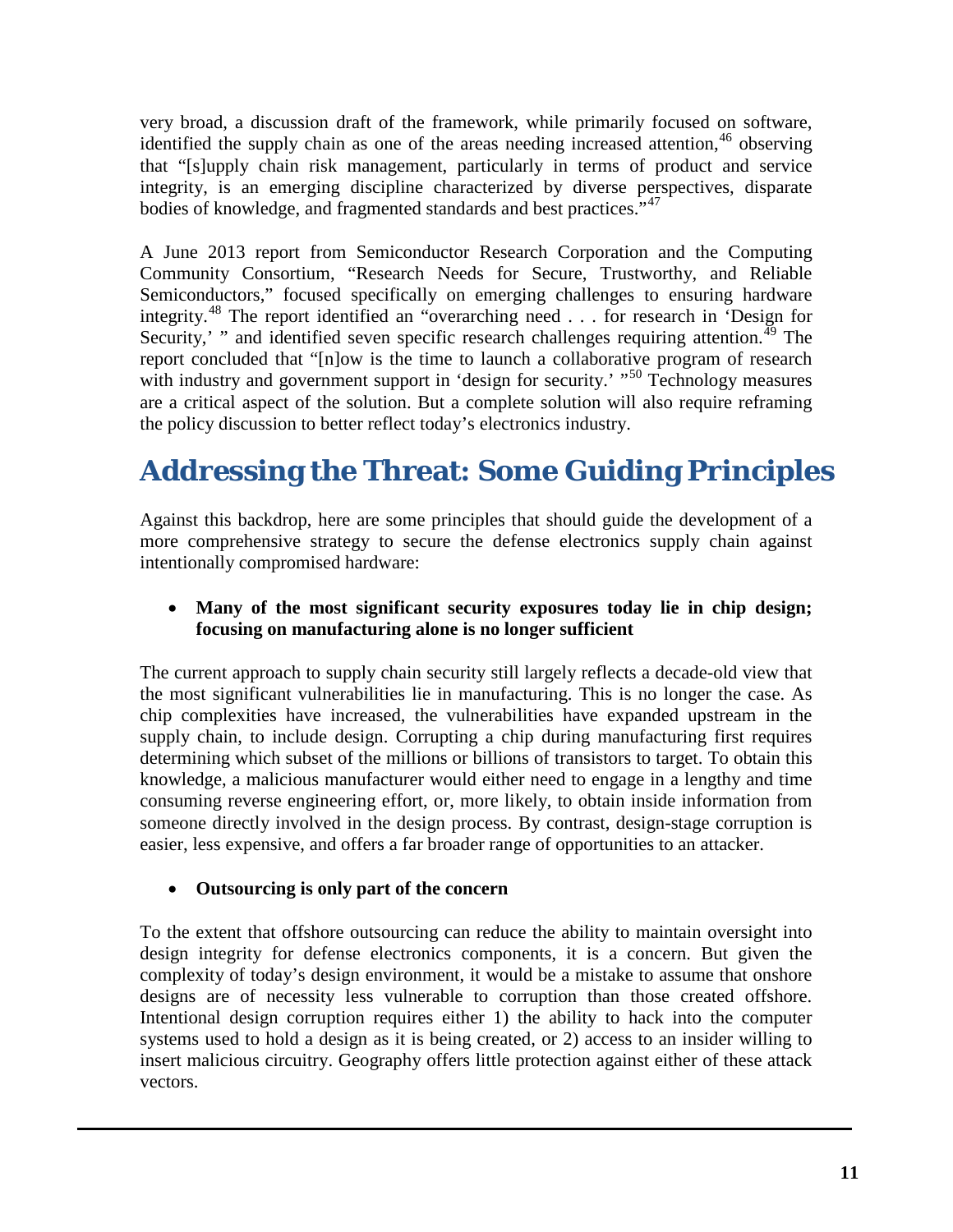### • **Trust should not be assumed**

Electronics components destined for defense systems are often subjected to an initial screening process aimed at ensuring they are not counterfeit, and that they operate as designed. Once those tests are passed, trust is assumed. However, a skilled attacker could embed latent malicious functionality and triggering it long after the system containing the part was deployed. To address this, systems should be designed to actively assess trust of their components throughout their service lifetimes.

### • **Most of the global semiconductor market is outside the U.S.**

A 2009 White House-directed "Cyberspace Policy Review" concluded with respect to supply chain concerns that, somewhat circularly, "[t]he best defense may be to ensure U.S. market leadership through continued innovation that enhances U.S. market leadership and the application of best practices in maintaining diverse, resilient supply chains and infrastructures."<sup>[51](#page-17-35)</sup>

However, the U.S. now accounts for less than 13% of the global market for semiconductor consumption.<sup>[52](#page-17-36)</sup> Semiconductor production (including design) is also largely based outside the U.S. A practical supply chain security strategy needs to reflect the economic reality that most defense systems, and nearly all non-defense systems, will need to rely on chips that were designed and built, at least in part, outside the U.S.

### • **The security of the commercial supply chain needs more attention**

The greatest supply chain security exposure for defense applications comes not from the small fraction of chips designed and manufactured uniquely for defense systems, but from the massive inflow of commercial chips into those systems. While the designers of chips for sensitive defense and intelligence applications have long recognized concerns raised by the hardware supply chain, in the commercial world cybersecurity attention is almost never directed to the supply chain. In order to better protect DoD systems as well as the broader non-defense infrastructure, it is critical to raise the level of attention regarding the commercial chip supply as potential cyberattack vector.

### • **Design practices within the semiconductor industry should be changed**

Design practices in the semiconductor industry should be modified to specifically recognize and address the potential for malicious hardware insertion. Companies engaged in chip design should adopt a greater level need-to-know partitioning of information.<sup>[53](#page-17-5)</sup> When subcontracting design work to external parties, companies should do diligence not only the design skills of the contractor, but their procedures for ensuring design security.

### • **Responses to hardware-based cyberattacks should be formulated in advance**

To the extent that there is not already a well-formulated plan that would guide the response to a significant, hardware-based cyberattack on defense and/or other critical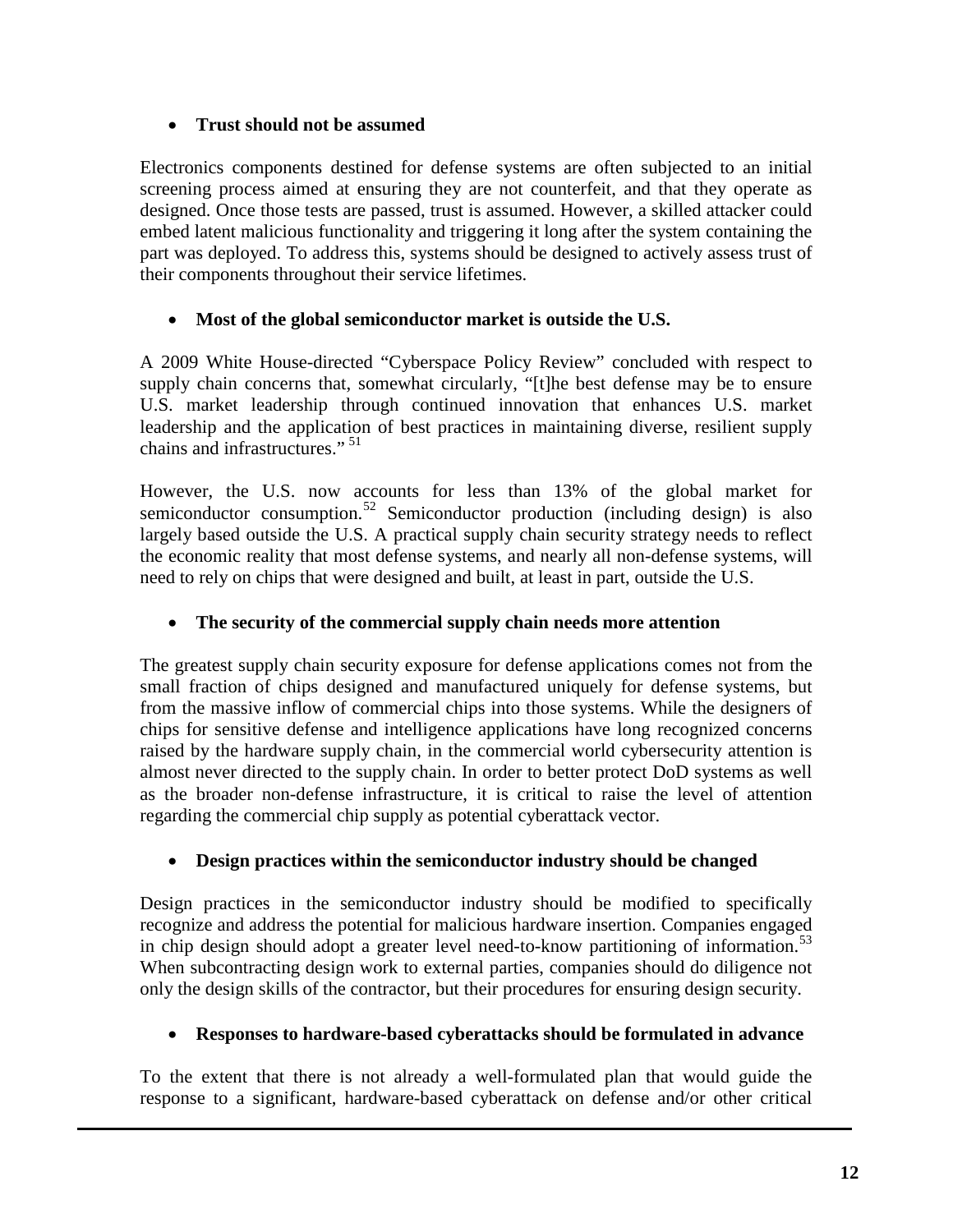infrastructure systems, one should be developed. The governmental entity that would be charged with overseeing the response to a hardware attack should be identified preemptively, and procedures should be put in place for reporting an attack and for engaging with the appropriate companies and governmental organizations.<sup>[54](#page-17-37)</sup>

# **Making Hardware Cybersecurity a Reality**

Addressing hardware cybersecurity will require action at multiple levels on the part of various governments around the world. Much can be done to improve the level of government awareness and preparedness regarding hardware-based cybersecurity threats. In the U.S., the government generally and DoD in particular should expand its current software-centered approach to give more attention to the threat from maliciously modified hardware. Currently, awareness of the threat is high within some subsets of the DoD research community (notably DARPA and IARPA), but at the operational level, cybersecurity everywhere—both within and outside of government—is still considered a software-only concern. An indirect measure of this can be found by looking at the companies that provide cybersecurity products aimed at government and corporate customers, the overwhelming majority of which appear to be focused on software. Other important government steps include development of a response plan for addressing significant hardware-based attacks, and procurement incentives aimed at encouraging suppliers to actively mitigate hardware cybersecurity risks.

Companies that make chips have a role to play as well. As noted above, they can change their design practices to reduce the likelihood of chip corruption. They can more carefully vet their design suppliers and more carefully track design changes as a chip is developed. Chipmakers should also consider building countermeasures into chips that can help identify and respond to an attack as it occurs. Importantly, many of these effective countermeasures could be introduced at negligible additional cost.<sup>55</sup>

Companies that provide design tools—i.e., the software products used by hardware designers during the chip design process—can also give increased attention to the potential for malicious design insertion. Design tools can be improved to 1) enable more careful tracking of design changes, 2) enable increased testing for intentionally introduced flaws, and 3) recognize that different blocks within a chip may have different levels of trustworthiness. The coming years will also see significant private-sector opportunities to provide hardware cybersecurity expertise for government and corporate customers. This will require a very different set of technical skills than those used in software cybersecurity environments.

## **Conclusions**

Too often, we wait for catastrophe to spur change. As there has not yet been a string of publicly disclosed examples of defense hardware with malicious design alterations, it is hard to spur interest in investing significant effort to address the inevitability of intentionally compromised hardware. But given the critical role of chips in nearly every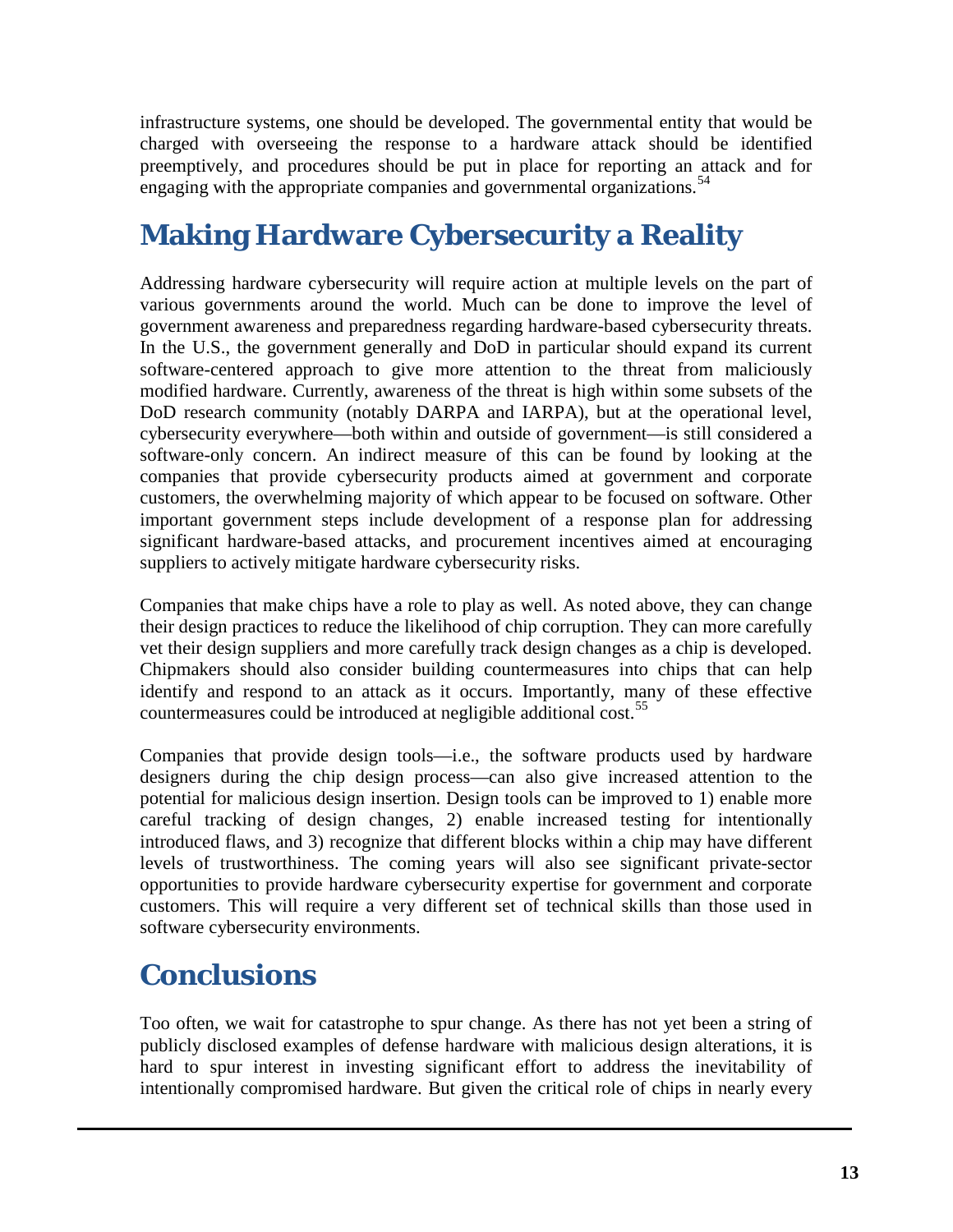defense system, there are good reasons to be proactive as opposed to purely reactive with respect to hardware cybersecurity.

None of this means that hardware cybersecurity will require the same level of effort and expense that has been directed to software cybersecurity. Software has always been, and will remain, the more significant vulnerability. But the commonly held view that software is the *only* vulnerability is out of step with the reality of how today's systems are designed and built.

At the 2011 Aspen Security Forum, retired Gen. Michael Hayden, who formerly headed both the CIA and NSA, said with respect to compromised hardware, "Frankly, it's not a problem that can be solved  $\ldots$ . This is a condition that you have to manage.<sup>5[56](#page-17-8)</sup> Unfortunately, this dark assessment is accurate. But while the bad news is that the problem can't be completely solved, the good news is that there is enormous opportunity to more proactively manage and mitigate the risks.

## **Acknowledgements**

I would like to thank Chris Daverse of Defined Business Solutions, Peter Singer of Brookings, and Ian Wallace, also of Brookings, for providing comments on an earlier draft.

 $h^2$  $h^2$  Intel co-founder Gordon Moore was one of the first people to observe the exponential growth in chip complexity. In 1965, while he was at Fairchild Semiconductor, he wrote a paper suggesting a doubling every year. See Moore, Gordan E., "*Cramming More Components onto Integrated Circuits*, Reprinted from ELECTRONICS, Vol. 38, No. 8, pp. 114-17 (Apr. 9, 1965)," PROCEEDINGS OF THE IEEE, Vol. 86, No. 1, pp. 82-85 (Jan. 1998), *available at* [http://www.cs.utexas.edu/~fussell/courses/cs352h/papers/moore.pdf.](http://www.cs.utexas.edu/%7Efussell/courses/cs352h/papers/moore.pdf) In 1975, he offered a revised prediction of "a doubling every two years, rather than every year." See*1965 –* 

*"Moore's Law" Predicts the Future of Integrated Circuits*, COMPUTER HISTORY MUSEUM,

 $\frac{http://www.computerhistory.org/semiconductor/timeline/1965-Moore.html}{3}$  $\frac{http://www.computerhistory.org/semiconductor/timeline/1965-Moore.html}{3}$  $\frac{http://www.computerhistory.org/semiconductor/timeline/1965-Moore.html}{3}$  (last visited on Oct. 5, 2013).  $\frac{3}{3}$  The number of possible inputs is so large that exhaustive testing is impossible.

<sup>10</sup> This does not mean that companies such as TI manufacture all of their chips in house. For example, TI has outsourced some manufacturing to UMC. See United Microelectronics Corp. Press Release, *UMC* 

<span id="page-13-0"></span><sup>&</sup>lt;sup>1</sup> Recycled components are the largest, but not the only, types of counterfeit parts. See John Villasenor  $\&$ Mohammad Tehranipoor, *Chop Shop Electronics - Clever Counterfeiters Sell Old Components as New, Threatening Both Military and Commercial Systems*, IEEE SPECTRUM, Sept. 20, 2013,

<sup>4</sup> Zeljka Zorz, *Researchers create undetectable layout-level hardware Trojans*, HELP NET SECURITY, Sept.

 $<sup>5</sup>$  Kim, Lok-Won & Villasenor, John D., *A System-On-Chip Bus Architecture for Thwarting Integrated*</sup> *Circuit Trojan Horses*, IEEE TRANSACTIONS ON VLSI SYSTEMS, Vol. 19, No. 10, pp. 1921-1926 (Oct. 2011), *available at* [http://ieeexplore.ieee.org/xpl/login.jsp?tp=&arnumber=5556060.](http://ieeexplore.ieee.org/xpl/login.jsp?tp=&arnumber=5556060)<br><sup>6</sup> In the ensuing investigation, it would of course be alarming to discover that the failure was intentionally

caused. Such a discovery could require an expensive and complex response to rid similar systems of the corrupted parts.

<sup>7</sup> Ryan Singel, *Industrial Control Systems Killed Once and Will Again, Experts Warn*, WIRED.COM, Apr. 9, 2008, [http://www.wired.com/threatlevel/2008/04/industrial-cont/.](http://www.wired.com/threatlevel/2008/04/industrial-cont/)  $^8$  Id.

<sup>&</sup>lt;sup>9</sup> In the interest of a simple, readable description, this high-level characterization of how a chip is made omits many details and potential variations.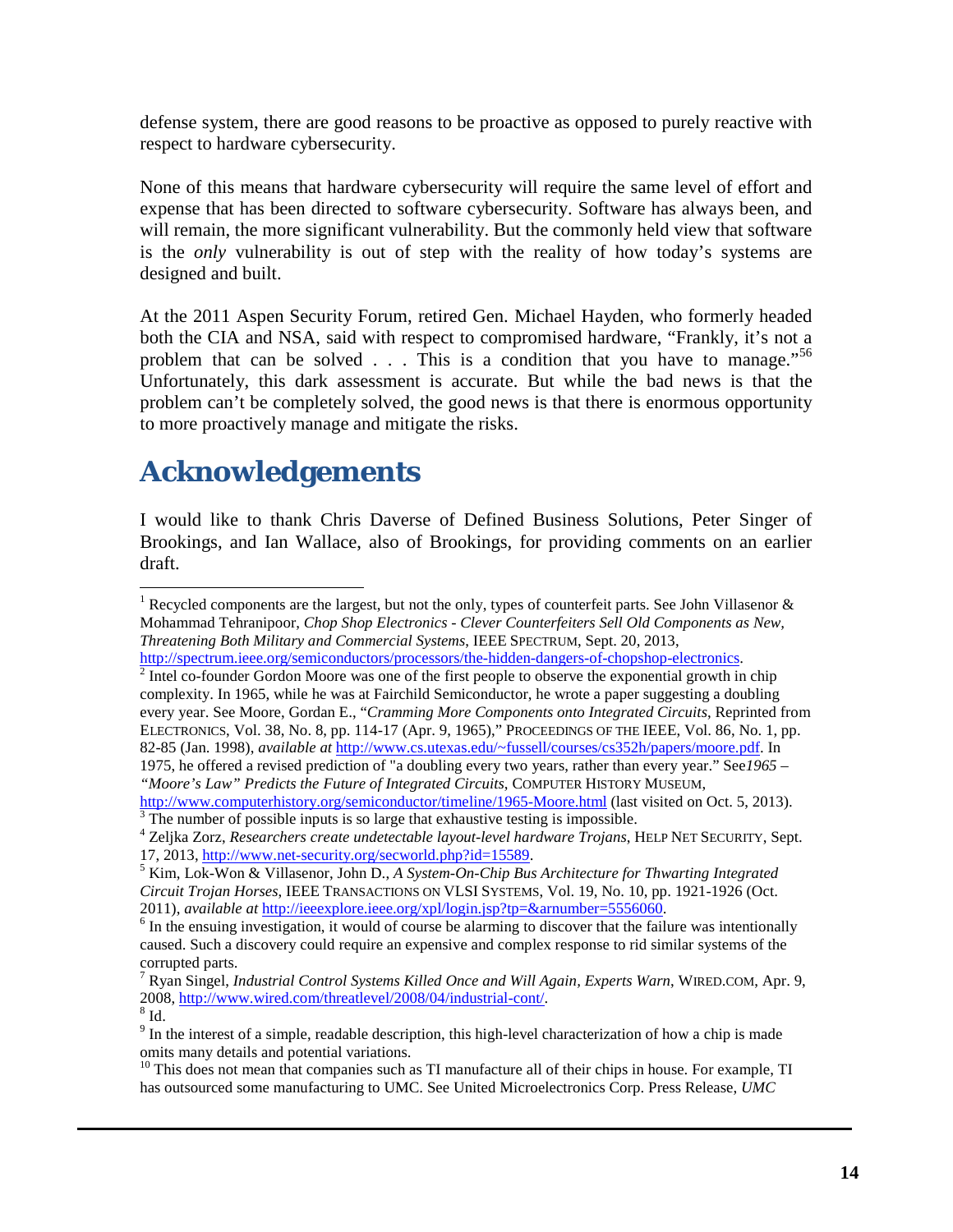*Recognized for Excellence by Texas Instruments*, Apr. 27, 2009, l

[http://www.umc.com/English/news/2009/20090427-1.asp.](http://www.umc.com/English/news/2009/20090427-1.asp)<br><sup>[11](http://www.umc.com/English/news/2009/20090427-1.asp)</sup> See Thomas C. Hayes, *Texas Instruments In Gamble*, N.Y. TIMES, Mar. 29, 1986,

[http://www.nytimes.com/1986/03/29/business/texas-instruments-in-gamble.html,](http://www.nytimes.com/1986/03/29/business/texas-instruments-in-gamble.html) noting that "Texas Instruments' efforts have included spending \$200 million to build wafer-fabrication plants at its headquarters in the Dallas suburb of Richardson and in Miho, Japan." While the article does not break down the cost across the two plants, one of the plants must have cost at least \$100 million. Using CPI numbers published by the Social Security Administration at *Average CPI By Quarter And Year*, SOCIAL SECURITY ADMINISTRATION,<http://www.ssa.gov/oact/STATS/avgcpi.html> (last visited on Sept. 1, 2013), \$100 million in 1986 corresponds to about \$210 million in 2013 dollars.

<sup>12</sup> Samsung Press Release, *Samsung Breaks Ground for Memory Manufacturing Complex in China*, Sept. 12, 2012, http://www.samsung.com/global/business/semiconductor/news-events/press-<br>releases/detail?newsId=12043.<br><sup>13</sup> Id.

<sup>14</sup> Johnson, B., Freeman, D., Christensen, D. & Wang, S.T., *Market Trends: Rising Costs of Production Limit Availablity of Leading-Edge Fabs* [Abstract] (ID: G00238123), GARTNER, INC. (Sept. 1. 2012),

<sup>15</sup> Who We Are: History, QUALCOMM INC.,<http://www.qualcomm.com/who-we-are/history/story> (last visited on October 5, 2013).

<sup>16</sup> *Facts at a Glance*, BROADCOM CORP.,

<http://www.broadcom.com/docs/company/BroadcomQuickFacts.pdf> (last visited on Oct. 5, 2013). <sup>17</sup> AMD's manufacturing arm was spun off in 2009 to form GLOBALFOUNDARIES. See *About* 

*GLOBALFOUNDRIES*, GLOBALFOUNDARIES INC.[, http://www.globalfoundries.com/about/](http://www.globalfoundries.com/about/) (last visited on Oct. 5, 2013).<br><sup>18</sup> A separate, related issue that arises for all chips, not only those designed specifically for defense

applications, is the intellectual property contained in the chip design. Chip designs are prime targets for economic espionage.

<sup>19</sup> McCormack, Richard, *\$600 Million Over 10 Years For IBM's 'Trusted Foundry' Chip Industry's Shift Overseas Elicits National Security Agency, Defense Department Response*, MANUFACTURING & TECHNOLOGY NEWS, Vol. 11, No. 3 (Feb. 3, 2004), *available at*

<span id="page-14-0"></span>[http://www.manufacturingnews.com/news/04/0203/art1.html.](http://www.manufacturingnews.com/news/04/0203/art1.html) <sup>20</sup> *Trusted Access Program Office (TAPO)*, NATIONAL SECURITY AGENCY, July 1, 2013, [http://www.nsa.gov/business/programs/tapo.shtml.](http://www.nsa.gov/business/programs/tapo.shtml) <sup>21</sup> *DoD Trusted Foundry Program*, ACQUISITION COMMUNITY CONNECTION, Oct. 23, 2011,

[https://acc.dau.mil/CommunityBrowser.aspx?id=480636.](https://acc.dau.mil/CommunityBrowser.aspx?id=480636) <sup>22</sup> Ortiz, Catherine, *DOD Trusted Foundry Program – Ensuring "Trust" for National Security & Defense* 

*Systems* [PowerPoint presentation], TRUSTED FOUNDRY PROGRAM, at pg. 17 (June 20, 2013), *available at*  [http://www.ndia.org/Divisions/Divisions/SystemsEngineering/Documents/Past%20Meetings/06-20-](http://www.ndia.org/Divisions/Divisions/SystemsEngineering/Documents/Past%20Meetings/06-20-12%20Division%20Meeting/04%20-%20Trusted%20Foundry%20Program,%20Ortiz,%20NDIA%20SE%20Talk%2020120620%20cjo2.pdf) [12%20Division%20Meeting/04%20-](http://www.ndia.org/Divisions/Divisions/SystemsEngineering/Documents/Past%20Meetings/06-20-12%20Division%20Meeting/04%20-%20Trusted%20Foundry%20Program,%20Ortiz,%20NDIA%20SE%20Talk%2020120620%20cjo2.pdf)<br>%20Trusted%20Foundry%20Program,%20Ortiz,%20NDIA%20SE%20Talk%2020120620%20cjo2.pdf.

<span id="page-14-1"></span>

 $\frac{23}{23}$  For a map showing companies and services provided, see id. For a list of trusted foundries, see id. at pg. 18.

<sup>24</sup> Given sufficiently detailed knowledge of the design, there is a class of intentional circuit coruptions that could be introduced without creating easily detectable defects. See., e.g., *Researchers create undetectable* 

<sup>25</sup> See *Continuing to grow: China's impact on the semiconductor industry 2013 update* [Report] (the "2013 PwC Report"), PRICEWATERHOUSECOOPERS LLP, at pg. 3 (Sept. 2013), *available at*

[http://www.pwc.com/gx/en/technology/chinas-impact-on-semiconductor-industry/assets/china-semicon-](http://www.pwc.com/gx/en/technology/chinas-impact-on-semiconductor-industry/assets/china-semicon-2013.pdf)[2013.pdf.](http://www.pwc.com/gx/en/technology/chinas-impact-on-semiconductor-industry/assets/china-semicon-2013.pdf)

 $^{26}$  Id.<br> $^{27}$  Id.

 $^{28}$  Id., at pg. 13. The chart separately considers "manufacturing" and "packaging and testing." In 2003, manufacturing and packaging/testing comprised a total of 44.6% of \$8.3 billion, corresponding to \$3.7 billion. In 2012, manufacturing and packaging/testing comprised a total of 43.3% of \$56.3 billion, corresponding to \$24.4 billion.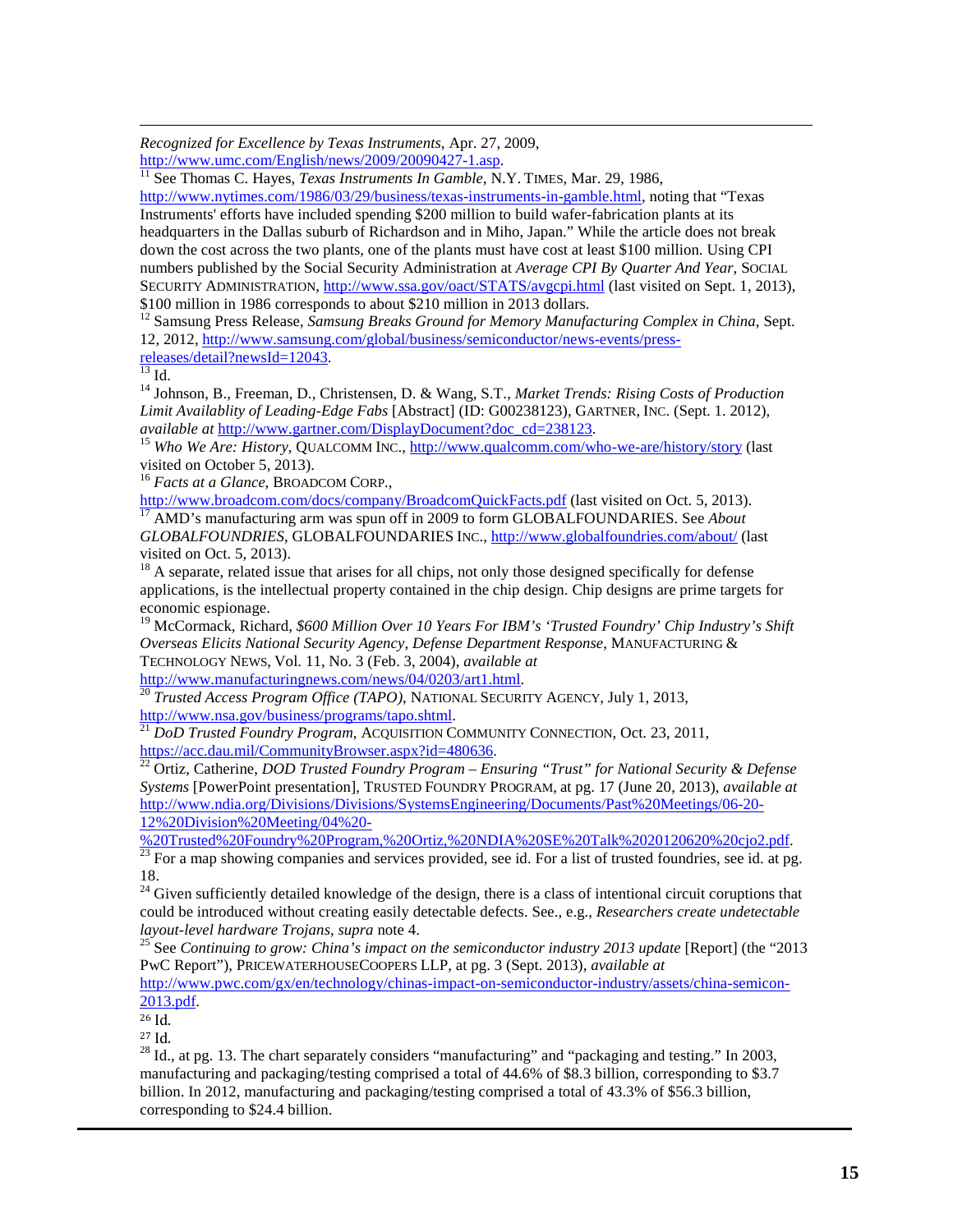<sup>30</sup> Id.<br><sup>31</sup> Id. <sup>31</sup> The PwC figures for chip design revenue to companies in China of \$130 million in 2000 and \$540 in 2003 million are not inflation adjusted. Using CPI numbers published by the Social Security Administration at *Average CPI By Quarter And Year*, SOCIAL SECURITY ADMINISTRATION, <http://www.ssa.gov/oact/STATS/avgcpi.html> (last visited on Sept. 27, 2013), \$130 million in 2000 corresponds to \$174 million in 2012 dollars. \$540 million in 2003 corresponds to \$679 million in 2012 dollars. By contrast, 2012 revenue was \$9.87 billion, over 14 times as high as the inflation-adjusted 2003 amount. The inflation-adjusted ratio of 2012 revenues to 2000 revenues is about 57.

<sup>32</sup> Study on semiconductor design, embedded software and services industry [Report], INDIA SEMICONDUCTOR ASSOCIATION & ERNST & YOUNG GLOBAL LTD., at pg. 24 (Apr. 2011), *available at* [http://deity.gov.in/hindi/sites/upload\\_files/dithindi/files/Semiconductor06April11\\_020511\\_0.pdf.](http://deity.gov.in/hindi/sites/upload_files/dithindi/files/Semiconductor06April11_020511_0.pdf) The report states that total "semiconductor design industry" revenues were \$7.5 billion in 2010. However, that includes \$6.076 billion for embedded software development. "VLSI design" and "board design" were reported as \$944 million and \$476 million respectively; adding these figures gives \$1.42 billon. For the projected 2012 total of \$10.6 billion, the VLSI design and board design components were \$1.33 billion and 6.72 million respectively.

 $33$  The full design process involves not only ensuring that the design logic is correct, but that it will function as expected when, after a process called "layout," it is mapped into the structures of the target semiconductor process.

<sup>34</sup> Ramamoorthy, Ganesh, *Market Trends: ASIC and ASSP Chip Design Start Trends, Worldwide, 2013*  [Abstract] (ID: G00246635), GARTNER, INC. (Aug. 16, 2013), *available* 

*at*[http://www.gartner.com/id=2575215.](http://www.gartner.com/id=2575215) 3[5](http://www.gartner.com/id=2575215) Countries with very large numbers of people involved in chip design include the United States, India, and China. In China, for example, the 2013 PwC Report, *supra* note 25 at pg. 17, noting that "The total number of employees in the IC design sector increased by 6% in 2012 to about 112,500 . . .<sup>7</sup>

<sup>36</sup> *Defense Science Board Task Force On High Performance Microchip Supply* [Report], OFFICE OF THE UNDER SECRETARY OF DEFENSE FOR ACQUISITION, TECHNOLOGY AND LOGISTICS, at pg. 87 (February 2005), *available at* [http://www.acq.osd.mil/dsb/reports/ADA435563.pdf.](http://www.acq.osd.mil/dsb/reports/ADA435563.pdf)<br><sup>37</sup> Id., at pg. 83.<br><sup>38</sup> Id., at pg. 5.<br><sup>39</sup> Id., at pg. 3.

<sup>40</sup> Sally Adee, *Contracts awarded for DARPA's Trust in Integrated Circuits program*, IEEE SPECTRUM, Dec. 6, 2007, [http://spectrum.ieee.org/tech-talk/semiconductors/devices/contracts\\_awarded\\_for\\_darpas\\_t.](http://spectrum.ieee.org/tech-talk/semiconductors/devices/contracts_awarded_for_darpas_t) <sup>41</sup> The program is now referred to as the "Trusted Integrated Circuits program." See *Microsystems* 

*Technology Office: Trusted Integrated Circuits (Trust)*, DARPA,

[http://www.darpa.mil/Our\\_Work/MTO/Programs/Trusted\\_Integrated\\_Circuits\\_\(TRUST\).aspx](http://www.darpa.mil/Our_Work/MTO/Programs/Trusted_Integrated_Circuits_(TRUST).aspx) (last visited on Oct. 5, 2013).

<span id="page-15-0"></span><sup>42</sup> *TRUSTED in Integrated Circuits Program BAA07-24 Industry Day Notice* (Solicaitation No. SN07-24), DARPA, Mar. 16, 2007,<br>https://www.fbo.gov/index?s=opportunity&mode=form&id=56160bfade0d4086dbd06abb45668b18.

<span id="page-15-1"></span>https://www.fbo.gov/index.com/index.prodessecurity 'Problem From Hell?', WIRED.COM, Aug. 5, 2011, [http://www.wired.com/dangerroom/2011/08/problem-from-hell/.](http://www.wired.com/dangerroom/2011/08/problem-from-hell/) DARPA's description of the program is at *Microsystems Technology Office: Integrity and Reliability of Integrated Circuits (IRIS)*, DARPA, [http://www.darpa.mil/Our\\_Work/MTO/Programs/Integrity\\_and\\_Reliability\\_of\\_Integrated\\_Circuits\\_\(IRIS\).](http://www.darpa.mil/Our_Work/MTO/Programs/Integrity_and_Reliability_of_Integrated_Circuits_(IRIS).aspx)

aspx [\(](http://www.darpa.mil/Our_Work/MTO/Programs/Integrity_and_Reliability_of_Integrated_Circuits_(IRIS).aspx)last visited on Oct. 5, 2013).<br><sup>[44](http://www.darpa.mil/Our_Work/MTO/Programs/Integrity_and_Reliability_of_Integrated_Circuits_(IRIS).aspx)</sup> Michael Cooney, *US intelligence group wants to change the way chips are made*, NETWORK WORLD,<br>Nov. 1, 2011, http://www.networkworld.com/news/2011/110111-iarpa-chips-252624.html.

<sup>45</sup> Exec. Order No. 13,636, 78 Fed. Reg. 11,739 (Feb. 19, 2013), *available at* http://www.gpo.gov/fdsys/pkg/FR-2013-02-19/pdf/2013-03915.pdf.

<sup>46</sup> Discussion Draft of the Preliminary Cybersecurity Framework [Report], NATIONAL INSTITUTE OF STANDARDS AND TECHNOLOGY (Aug. 28, 2013), at pg. 11, *available at*

<sup>[47](http://www.acuta.org/wcm/acuta/legreg/083013b.pdf)</sup> Id., at pg. 13. *Particular 13. Research Needs for Secure, Trustworthy, and Reliable Semiconductors* [Report], COMPUTING

<sup>&</sup>lt;sup>29</sup> Id., at pg. 17.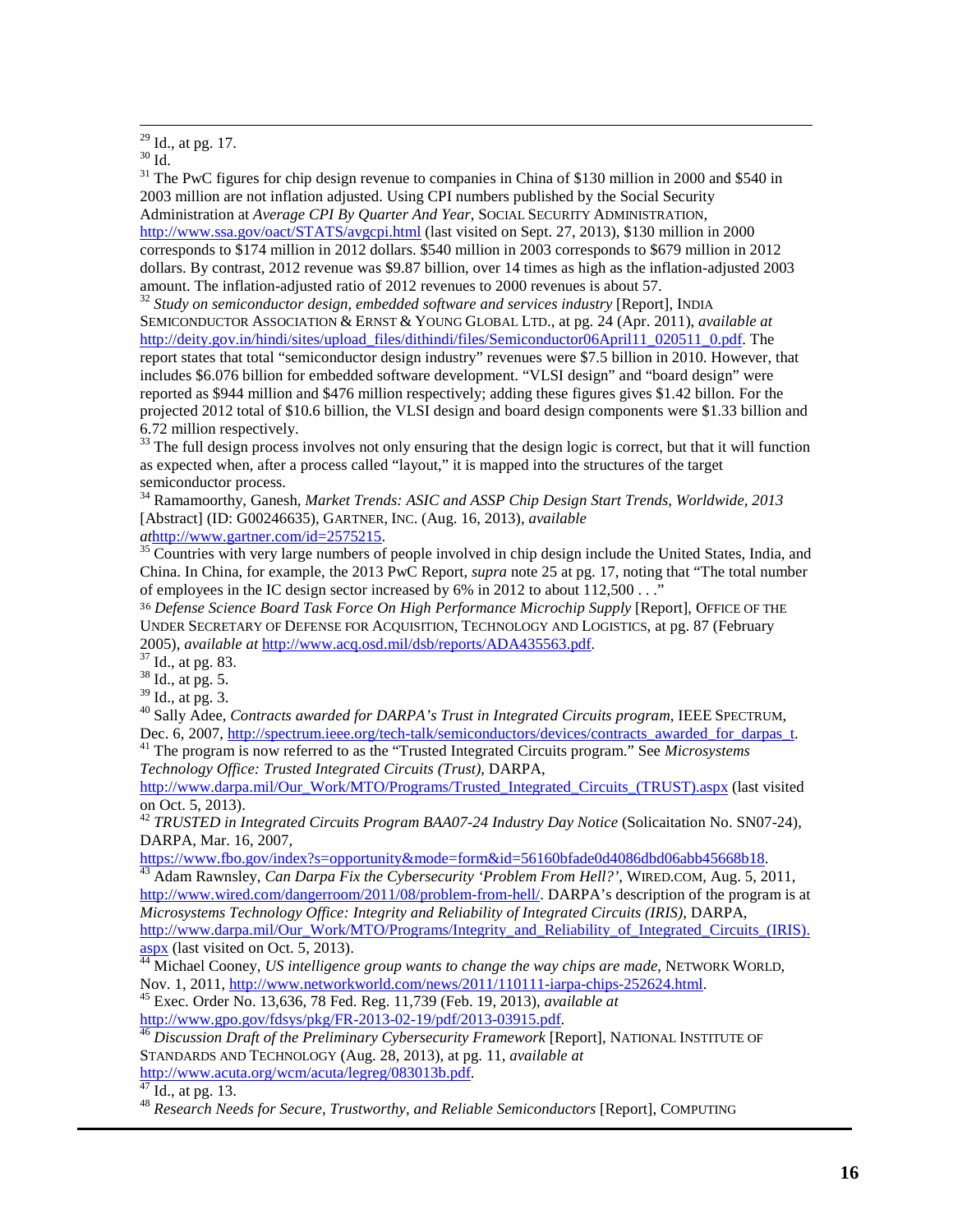COMMUNITY CONSORTIUM & SEMICONDUCTOR RESEARCH CORP. (June 2013), *available at*

<span id="page-16-5"></span>http://www.src.org/emerging-initiative/cybersecurity/.<br><sup>49</sup> Id., at pg. 16.<br><sup>50</sup> Id., at pg. 19.<br><sup>51</sup> *Cyberspace Policy Review: Assuring a Trusted and Resilient Information and Communications Infrastructure* [Report], THE WHITE HOUSE, at pg 34 (May 29, 2009), *available at*

[http://www.whitehouse.gov/assets/documents/Cyberspace\\_Policy\\_Review\\_final.pdf.](http://www.whitehouse.gov/assets/documents/Cyberspace_Policy_Review_final.pdf) The report document is undated and does not clearly identify specific agencies involved in writing the report at White House direction. However, a May 29, 2009 White House press release accompanying the report's release states that "In February 2009, President Obama directed the National Security Council (NSC) and Homeland Security Council to conduct a 60-day review of the plans, programs, and activities underway throughout government that address our communications and information infrastructure (i.e., 'cyberspace'), in order to develop a strategic framework to ensure that the U.S. government's initiatives in this area are appropriately integrated, resourced, and coordinated" and that "The review team's report to the President contains five main chapters, outlined below, and includes a near-term action plan for U.S. Government activities to strengthen cybersecurity." See The White House Press Release, *Cyberspace Policy Review: Assuring a Trusted and Resilient Information and Communications Infrastructure*, May 29, 2009,<br>http://www.whitehouse.gov/the-press-office/cybersecurity-event-fact-sheet-and-expected-attendees.

 $\frac{52}{2}$  $\frac{52}{2}$  $\frac{52}{2}$  According to the 2013 PwC Report, *supra* note 25, at pg. 3, the Americas as a whole accounted for 14% of the global semiconductor consumption in 2011 and 12.4% in 2012. The report does not specify the subset of those percentages attributable specifically to the United States.

<sup>53</sup> The recommendation for more effective information partitioning was also discussed in a 2011 Brookings paper. See Villasenor, John D., *Ensuring Hardware Cybersecurity* [Report], THE BROOKINGS INSTITUTION, No. 9 (May 2011), *available at* [http://www.brookings.edu/research/papers/2011/05/hardware-](http://www.brookings.edu/research/papers/2011/05/hardware-cybersecurity)

[cybersecurity.](http://www.brookings.edu/research/papers/2011/05/hardware-cybersecurity)<br><sup>[54](http://www.brookings.edu/research/papers/2011/05/hardware-cybersecurity)</sup> Some of the text in this recommendation was previously published in a 2011 Brookings paper. See id.<br><sup>55</sup> Ways to actively monitor the chip behavior and identify suspicious activity were discussed in a Brookings paper (see Villasenor, *Ensuring Hardware Cybersecurity, supra* note 53) and, in more detail, in a 2010 Scientific American article (see Villasenor, John , *The Hacker in Your Hardware* [Preview], SCIENTIFIC AMERICAN, Vol. 303, No. 2, pp. 82-87 (Aug. 4, 2010), *available at*

[http://www.scientificamerican.com/article.cfm?id=the-hacker-in-your-hardware\)](http://www.scientificamerican.com/article.cfm?id=the-hacker-in-your-hardware). <sup>56</sup> Rawnsley, *supra* note 43.

<span id="page-16-4"></span><span id="page-16-3"></span><span id="page-16-2"></span><span id="page-16-1"></span><span id="page-16-0"></span>